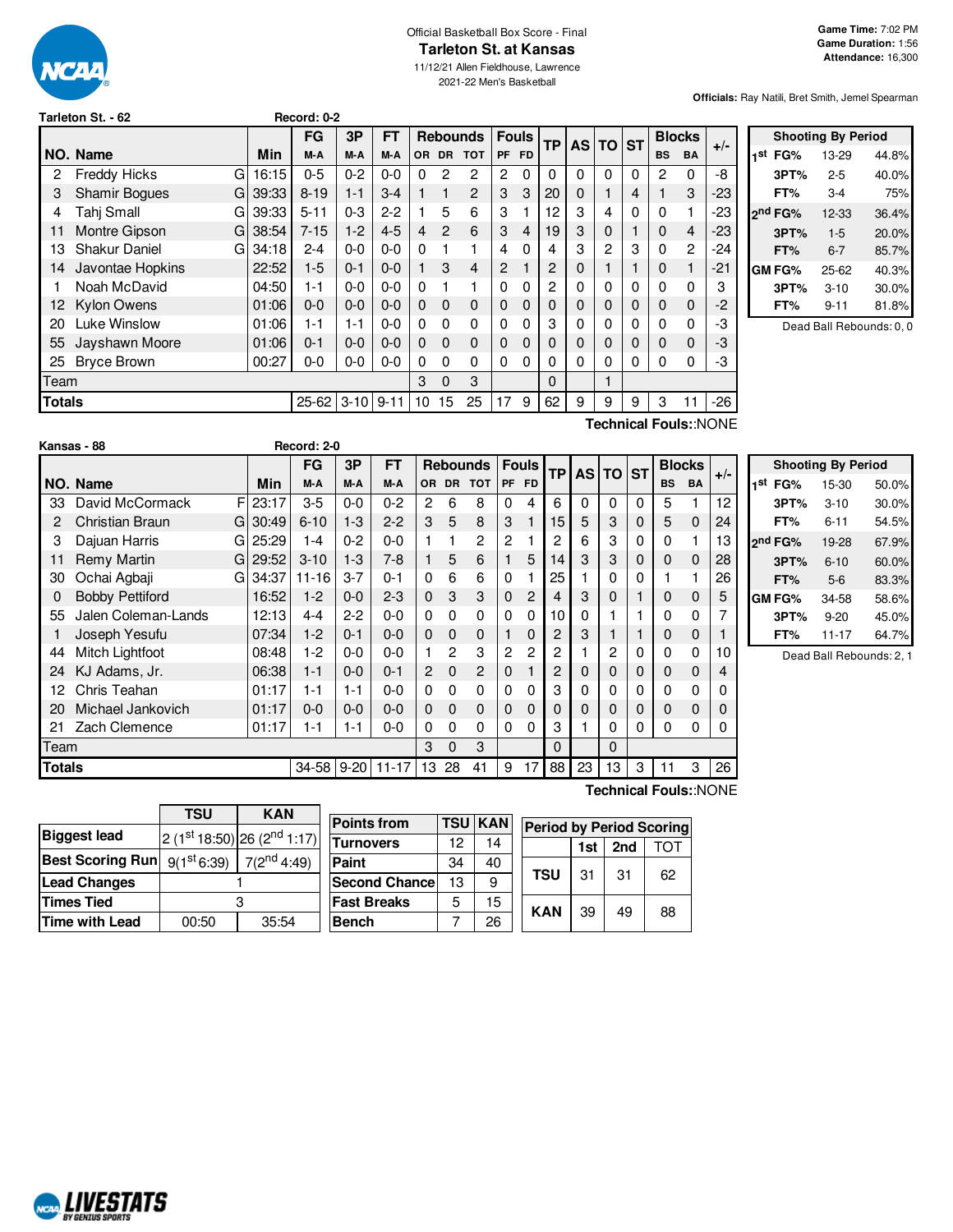

# **Tarleton St. at Kansas**

11/12/21 Allen Fieldhouse, Lawrence 2021-22 Men's Basketball

**Officials:** Ray Natili, Bret Smith, Jemel Spearman

## **Period 1**

| <b>Quarter Starters:</b> |                                                                         |            |               |                |                                  |                                                                |
|--------------------------|-------------------------------------------------------------------------|------------|---------------|----------------|----------------------------------|----------------------------------------------------------------|
| <b>KAN</b>               | 2 Braun C                                                               | 3 Harris D | 11 Martin R   |                | 30 Agbaji O                      | 33 McCormack D                                                 |
| <b>TSU</b>               | 2 Hicks F                                                               | 3 Bogues S | 4 Small T     |                | 11 Gipson M                      | 13 Daniel S                                                    |
| <b>Game Time</b>         | <b>KAN</b>                                                              |            | <b>Score</b>  | <b>Diff</b>    |                                  | <b>TSU</b>                                                     |
| 20:00                    | 33 MCCORMACK D jumpball won                                             |            |               |                | 2 HICKS F jumpball lost          |                                                                |
| 19:29                    | 33 MCCORMACK D 2pt FG in the paint, layup blocked                       |            |               |                |                                  |                                                                |
| 19:29                    |                                                                         |            |               |                | 2 HICKS F block (1)              |                                                                |
| 19:26                    | 11 MARTIN R offensive rebound (1)                                       |            |               |                |                                  |                                                                |
| 19:25                    | 11 MARTIN R 2pt FG second chance outside the paint, hook<br>shot missed |            |               |                |                                  |                                                                |
| 19:20                    | 2 BRAUN C offensive rebound (1)                                         |            |               |                |                                  |                                                                |
| 19:20                    | 33 MCCORMACK D foul drawn (1)                                           |            |               |                | 3 BOGUES S foul personal (1 - 1) |                                                                |
| 19:00                    | 30 AGBAJI O 3pt FG second chance, jump shot missed                      |            |               |                |                                  |                                                                |
| 18:56                    | 2 BRAUN C offensive rebound (2)                                         |            |               |                |                                  |                                                                |
| 18:55                    | 2 BRAUN C turnover lost ball (1)                                        |            |               |                | 11 GIPSON M steal (1)            |                                                                |
| 18:50                    |                                                                         |            | $0 - 2$       | $-2$           | made $(2)$                       | 3 BOGUES S 2pt FG fast break from turnover in the paint, layup |
| 18:50                    |                                                                         |            |               |                | 11 GIPSON M assist (1)           |                                                                |
| 18:44                    | 3 HARRIS D turnover lost ball (1)                                       |            |               |                | 13 DANIEL S steal (1)            |                                                                |
| 18:12                    |                                                                         |            |               |                | blocked                          | 4 SMALL T 2pt FG from turnover outside the paint, jump shot    |
| 18:12                    | 2 BRAUN C block (1)                                                     |            |               |                |                                  |                                                                |
| 18:08                    | 30 AGBAJI O defensive rebound (1)                                       |            |               |                |                                  |                                                                |
| 18:00                    | 33 MCCORMACK D 2pt FG in the paint, jump shot made (2)                  |            | $2 - 2$       | 0              |                                  |                                                                |
| 18:00                    | 3 HARRIS D assist (1)                                                   |            |               |                |                                  |                                                                |
| 17:37                    |                                                                         |            |               |                |                                  | 2 HICKS F 2pt FG in the paint, jump shot missed                |
| 17:34                    | 30 AGBAJI O defensive rebound (2)                                       |            |               |                |                                  |                                                                |
| 17:31                    | 2 BRAUN C 2pt FG fast break in the paint, layup made (2)                |            | 4-2           | $\overline{2}$ |                                  |                                                                |
| 17:31                    | 3 HARRIS D assist (2)                                                   |            |               |                |                                  |                                                                |
| 17:08                    |                                                                         |            | $4 - 4$       | 0              |                                  | 3 BOGUES S 2pt FG in the paint, driving layup made (4)         |
| 16:56                    | 33 MCCORMACK D foul drawn (2)                                           |            |               |                | 2 HICKS F foul shooting (1 - 2)  |                                                                |
| 16:55                    | 33 MCCORMACK D free throw 1 - 2 missed                                  |            |               |                |                                  |                                                                |
| 16:55                    | offensive dead ball rebound (1)                                         |            |               |                |                                  |                                                                |
| 16:55                    | 33 MCCORMACK D free throw 2 - 2 missed                                  |            |               |                |                                  |                                                                |
| 16:54                    |                                                                         |            |               |                | 4 SMALL T defensive rebound (1)  |                                                                |
| 16:31                    |                                                                         |            |               |                |                                  | 11 GIPSON M 2pt FG outside the paint, jump shot missed         |
| 16:29                    | 30 AGBAJI O defensive rebound (3)                                       |            |               |                |                                  |                                                                |
| 16:14                    | 30 AGBAJI O 2pt FG in the paint, layup blocked                          |            |               |                |                                  |                                                                |
| 16:14                    |                                                                         |            |               |                | 3 BOGUES S block (1)             |                                                                |
| 16:10                    |                                                                         |            |               |                | 4 SMALL T defensive rebound (2)  |                                                                |
| 16:09                    | 3 HARRIS D foul drawn (1)                                               |            |               |                | 4 SMALL T foul offensive (1 - 3) |                                                                |
| 16:09                    |                                                                         |            |               |                | 4 SMALL T turnover offensive (1) |                                                                |
| 15:58                    |                                                                         |            | Timeout media |                |                                  |                                                                |
| 15:52                    | 30 AGBAJI O 2pt FG from turnover in the paint, alleyoop made<br>(2)     |            | $6-4$         | $\mathbf{2}$   |                                  |                                                                |
| 15:52                    | 3 HARRIS D assist (3)                                                   |            |               |                |                                  |                                                                |
| 15:28                    |                                                                         |            |               |                |                                  | 2 HICKS F 2pt FG in the paint, layup missed                    |
| 15:26                    | 33 MCCORMACK D defensive rebound (1)                                    |            |               |                |                                  |                                                                |

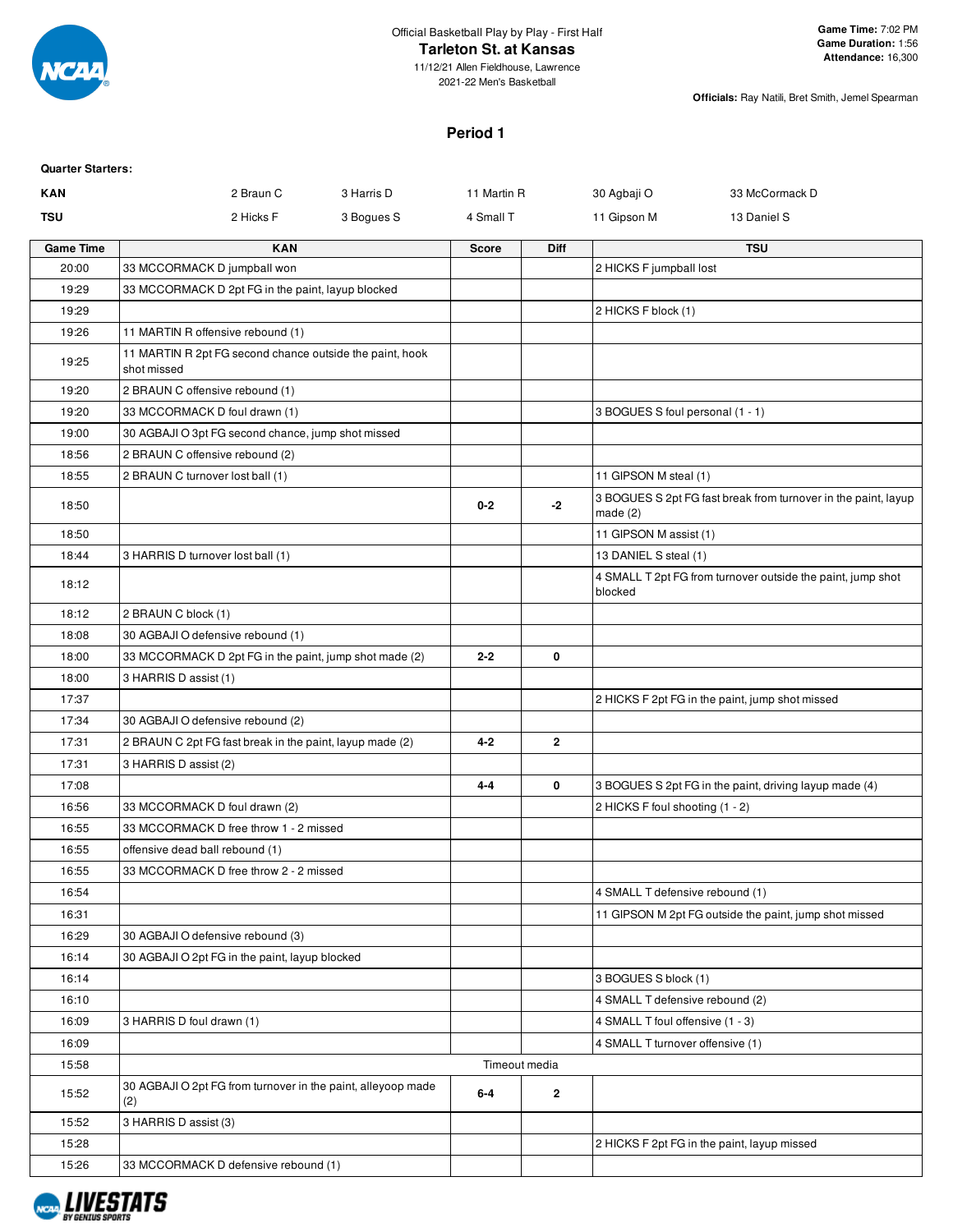

**Officials:** Ray Natili, Bret Smith, Jemel Spearman

11/12/21 Allen Fieldhouse, Lawrence 2021-22 Men's Basketball

| 15:16<br>2 BRAUN C 3pt FG, jump shot missed<br>15:12<br>33 MCCORMACK D offensive rebound (2)<br>15:12<br>33 MCCORMACK D foul drawn (3)<br>11 GIPSON M foul personal (1 - 4)<br>15:06<br>3 HARRIS D turnover lost ball (2)<br>13 DANIEL S steal (2)<br>14:46<br>13 DANIEL S 2pt FG from turnover in the paint, layup blocked<br>14:46<br>33 MCCORMACK D block (1)<br>14:45<br>33 MCCORMACK D defensive rebound (3)<br>14:34<br>11 MARTIN R 3pt FG, jump shot missed<br>14:32<br>33 MCCORMACK D offensive rebound (4)<br>14:32<br>33 MCCORMACK D foul drawn (4)<br>2 HICKS F foul personal (2 - 5)<br>14:13<br>jump ball situation<br>14:13<br>11 MARTIN R turnover lost ball (1)<br>3 BOGUES S steal (1)<br>14:13<br>2 HICKS F substitution out<br>14 HOPKINS J substitution in<br>14:13<br>14:03<br>14 HOPKINS J 2pt FG from turnover in the paint, layup blocked<br>33 MCCORMACK D block (2)<br>14:03<br>11 GIPSON M offensive rebound (1)<br>13:58<br>11 GIPSON M 2pt FG from turnover second chance in the paint,<br>0<br>13:58<br>6-6<br>layup made (2)<br>13:37<br>11 MARTIN R 3pt FG, jump shot made (3)<br>3<br>9-6<br>13:37<br>2 BRAUN C assist (1)<br>13:18<br>3 BOGUES S 2pt FG in the paint, layup missed<br>13:15<br>11 GIPSON M offensive rebound (2)<br>13:11<br>4 SMALL T 3pt FG second chance, jump shot missed<br>13:08<br>11 MARTIN R defensive rebound (2)<br>13:02<br>13 DANIEL S foul shooting (1 - 6)<br>2 BRAUN C foul drawn (1)<br>$10-6$<br>4<br>13:02<br>2 BRAUN C free throw 1 - 2 made (3)<br>13:02<br>3 HARRIS D substitution out<br>13:02<br>0 PETTIFORD B substitution in<br>13:02<br>2 BRAUN C free throw 2 - 2 made (4)<br>$11-6$<br>5<br>13:02<br>2 BRAUN C substitution out<br>13:02<br>55 COLEMAN-LANDS J substitution in<br>12:49<br>14 HOPKINS J 3pt FG, jump shot missed<br>12:45<br>30 AGBAJI O defensive rebound (4)<br>12:40<br>11 MARTIN R foul offensive (1 - 1)<br>14 HOPKINS J foul drawn (1)<br>12:40<br>11 MARTIN R turnover offensive (2)<br>3 BOGUES S 2pt FG from turnover in the paint, driving layup<br>3<br>12:23<br>$11 - 8$<br>made $(6)$<br>6<br>12:14<br>30 AGBAJI O 3pt FG, jump shot made (5)<br>$14-8$<br>12:14<br>0 PETTIFORD B assist (1)<br>12:00<br>3 BOGUES S 2pt FG outside the paint, jump shot missed<br>11:57<br>0 PETTIFORD B defensive rebound (1)<br>11:45<br>jump ball situation | <b>Game Time</b> | <b>KAN</b> | <b>Score</b> | <b>Diff</b> | <b>TSU</b> |
|------------------------------------------------------------------------------------------------------------------------------------------------------------------------------------------------------------------------------------------------------------------------------------------------------------------------------------------------------------------------------------------------------------------------------------------------------------------------------------------------------------------------------------------------------------------------------------------------------------------------------------------------------------------------------------------------------------------------------------------------------------------------------------------------------------------------------------------------------------------------------------------------------------------------------------------------------------------------------------------------------------------------------------------------------------------------------------------------------------------------------------------------------------------------------------------------------------------------------------------------------------------------------------------------------------------------------------------------------------------------------------------------------------------------------------------------------------------------------------------------------------------------------------------------------------------------------------------------------------------------------------------------------------------------------------------------------------------------------------------------------------------------------------------------------------------------------------------------------------------------------------------------------------------------------------------------------------------------------------------------------------------------------------------------------------------------------------------------------------------------------------------------------------------------------------------------------------------------------------------------------------------------------------------------------------------------------------------------------------|------------------|------------|--------------|-------------|------------|
|                                                                                                                                                                                                                                                                                                                                                                                                                                                                                                                                                                                                                                                                                                                                                                                                                                                                                                                                                                                                                                                                                                                                                                                                                                                                                                                                                                                                                                                                                                                                                                                                                                                                                                                                                                                                                                                                                                                                                                                                                                                                                                                                                                                                                                                                                                                                                            |                  |            |              |             |            |
|                                                                                                                                                                                                                                                                                                                                                                                                                                                                                                                                                                                                                                                                                                                                                                                                                                                                                                                                                                                                                                                                                                                                                                                                                                                                                                                                                                                                                                                                                                                                                                                                                                                                                                                                                                                                                                                                                                                                                                                                                                                                                                                                                                                                                                                                                                                                                            |                  |            |              |             |            |
|                                                                                                                                                                                                                                                                                                                                                                                                                                                                                                                                                                                                                                                                                                                                                                                                                                                                                                                                                                                                                                                                                                                                                                                                                                                                                                                                                                                                                                                                                                                                                                                                                                                                                                                                                                                                                                                                                                                                                                                                                                                                                                                                                                                                                                                                                                                                                            |                  |            |              |             |            |
|                                                                                                                                                                                                                                                                                                                                                                                                                                                                                                                                                                                                                                                                                                                                                                                                                                                                                                                                                                                                                                                                                                                                                                                                                                                                                                                                                                                                                                                                                                                                                                                                                                                                                                                                                                                                                                                                                                                                                                                                                                                                                                                                                                                                                                                                                                                                                            |                  |            |              |             |            |
|                                                                                                                                                                                                                                                                                                                                                                                                                                                                                                                                                                                                                                                                                                                                                                                                                                                                                                                                                                                                                                                                                                                                                                                                                                                                                                                                                                                                                                                                                                                                                                                                                                                                                                                                                                                                                                                                                                                                                                                                                                                                                                                                                                                                                                                                                                                                                            |                  |            |              |             |            |
|                                                                                                                                                                                                                                                                                                                                                                                                                                                                                                                                                                                                                                                                                                                                                                                                                                                                                                                                                                                                                                                                                                                                                                                                                                                                                                                                                                                                                                                                                                                                                                                                                                                                                                                                                                                                                                                                                                                                                                                                                                                                                                                                                                                                                                                                                                                                                            |                  |            |              |             |            |
|                                                                                                                                                                                                                                                                                                                                                                                                                                                                                                                                                                                                                                                                                                                                                                                                                                                                                                                                                                                                                                                                                                                                                                                                                                                                                                                                                                                                                                                                                                                                                                                                                                                                                                                                                                                                                                                                                                                                                                                                                                                                                                                                                                                                                                                                                                                                                            |                  |            |              |             |            |
|                                                                                                                                                                                                                                                                                                                                                                                                                                                                                                                                                                                                                                                                                                                                                                                                                                                                                                                                                                                                                                                                                                                                                                                                                                                                                                                                                                                                                                                                                                                                                                                                                                                                                                                                                                                                                                                                                                                                                                                                                                                                                                                                                                                                                                                                                                                                                            |                  |            |              |             |            |
|                                                                                                                                                                                                                                                                                                                                                                                                                                                                                                                                                                                                                                                                                                                                                                                                                                                                                                                                                                                                                                                                                                                                                                                                                                                                                                                                                                                                                                                                                                                                                                                                                                                                                                                                                                                                                                                                                                                                                                                                                                                                                                                                                                                                                                                                                                                                                            |                  |            |              |             |            |
|                                                                                                                                                                                                                                                                                                                                                                                                                                                                                                                                                                                                                                                                                                                                                                                                                                                                                                                                                                                                                                                                                                                                                                                                                                                                                                                                                                                                                                                                                                                                                                                                                                                                                                                                                                                                                                                                                                                                                                                                                                                                                                                                                                                                                                                                                                                                                            |                  |            |              |             |            |
|                                                                                                                                                                                                                                                                                                                                                                                                                                                                                                                                                                                                                                                                                                                                                                                                                                                                                                                                                                                                                                                                                                                                                                                                                                                                                                                                                                                                                                                                                                                                                                                                                                                                                                                                                                                                                                                                                                                                                                                                                                                                                                                                                                                                                                                                                                                                                            |                  |            |              |             |            |
|                                                                                                                                                                                                                                                                                                                                                                                                                                                                                                                                                                                                                                                                                                                                                                                                                                                                                                                                                                                                                                                                                                                                                                                                                                                                                                                                                                                                                                                                                                                                                                                                                                                                                                                                                                                                                                                                                                                                                                                                                                                                                                                                                                                                                                                                                                                                                            |                  |            |              |             |            |
|                                                                                                                                                                                                                                                                                                                                                                                                                                                                                                                                                                                                                                                                                                                                                                                                                                                                                                                                                                                                                                                                                                                                                                                                                                                                                                                                                                                                                                                                                                                                                                                                                                                                                                                                                                                                                                                                                                                                                                                                                                                                                                                                                                                                                                                                                                                                                            |                  |            |              |             |            |
|                                                                                                                                                                                                                                                                                                                                                                                                                                                                                                                                                                                                                                                                                                                                                                                                                                                                                                                                                                                                                                                                                                                                                                                                                                                                                                                                                                                                                                                                                                                                                                                                                                                                                                                                                                                                                                                                                                                                                                                                                                                                                                                                                                                                                                                                                                                                                            |                  |            |              |             |            |
|                                                                                                                                                                                                                                                                                                                                                                                                                                                                                                                                                                                                                                                                                                                                                                                                                                                                                                                                                                                                                                                                                                                                                                                                                                                                                                                                                                                                                                                                                                                                                                                                                                                                                                                                                                                                                                                                                                                                                                                                                                                                                                                                                                                                                                                                                                                                                            |                  |            |              |             |            |
|                                                                                                                                                                                                                                                                                                                                                                                                                                                                                                                                                                                                                                                                                                                                                                                                                                                                                                                                                                                                                                                                                                                                                                                                                                                                                                                                                                                                                                                                                                                                                                                                                                                                                                                                                                                                                                                                                                                                                                                                                                                                                                                                                                                                                                                                                                                                                            |                  |            |              |             |            |
|                                                                                                                                                                                                                                                                                                                                                                                                                                                                                                                                                                                                                                                                                                                                                                                                                                                                                                                                                                                                                                                                                                                                                                                                                                                                                                                                                                                                                                                                                                                                                                                                                                                                                                                                                                                                                                                                                                                                                                                                                                                                                                                                                                                                                                                                                                                                                            |                  |            |              |             |            |
|                                                                                                                                                                                                                                                                                                                                                                                                                                                                                                                                                                                                                                                                                                                                                                                                                                                                                                                                                                                                                                                                                                                                                                                                                                                                                                                                                                                                                                                                                                                                                                                                                                                                                                                                                                                                                                                                                                                                                                                                                                                                                                                                                                                                                                                                                                                                                            |                  |            |              |             |            |
|                                                                                                                                                                                                                                                                                                                                                                                                                                                                                                                                                                                                                                                                                                                                                                                                                                                                                                                                                                                                                                                                                                                                                                                                                                                                                                                                                                                                                                                                                                                                                                                                                                                                                                                                                                                                                                                                                                                                                                                                                                                                                                                                                                                                                                                                                                                                                            |                  |            |              |             |            |
|                                                                                                                                                                                                                                                                                                                                                                                                                                                                                                                                                                                                                                                                                                                                                                                                                                                                                                                                                                                                                                                                                                                                                                                                                                                                                                                                                                                                                                                                                                                                                                                                                                                                                                                                                                                                                                                                                                                                                                                                                                                                                                                                                                                                                                                                                                                                                            |                  |            |              |             |            |
|                                                                                                                                                                                                                                                                                                                                                                                                                                                                                                                                                                                                                                                                                                                                                                                                                                                                                                                                                                                                                                                                                                                                                                                                                                                                                                                                                                                                                                                                                                                                                                                                                                                                                                                                                                                                                                                                                                                                                                                                                                                                                                                                                                                                                                                                                                                                                            |                  |            |              |             |            |
|                                                                                                                                                                                                                                                                                                                                                                                                                                                                                                                                                                                                                                                                                                                                                                                                                                                                                                                                                                                                                                                                                                                                                                                                                                                                                                                                                                                                                                                                                                                                                                                                                                                                                                                                                                                                                                                                                                                                                                                                                                                                                                                                                                                                                                                                                                                                                            |                  |            |              |             |            |
|                                                                                                                                                                                                                                                                                                                                                                                                                                                                                                                                                                                                                                                                                                                                                                                                                                                                                                                                                                                                                                                                                                                                                                                                                                                                                                                                                                                                                                                                                                                                                                                                                                                                                                                                                                                                                                                                                                                                                                                                                                                                                                                                                                                                                                                                                                                                                            |                  |            |              |             |            |
|                                                                                                                                                                                                                                                                                                                                                                                                                                                                                                                                                                                                                                                                                                                                                                                                                                                                                                                                                                                                                                                                                                                                                                                                                                                                                                                                                                                                                                                                                                                                                                                                                                                                                                                                                                                                                                                                                                                                                                                                                                                                                                                                                                                                                                                                                                                                                            |                  |            |              |             |            |
|                                                                                                                                                                                                                                                                                                                                                                                                                                                                                                                                                                                                                                                                                                                                                                                                                                                                                                                                                                                                                                                                                                                                                                                                                                                                                                                                                                                                                                                                                                                                                                                                                                                                                                                                                                                                                                                                                                                                                                                                                                                                                                                                                                                                                                                                                                                                                            |                  |            |              |             |            |
|                                                                                                                                                                                                                                                                                                                                                                                                                                                                                                                                                                                                                                                                                                                                                                                                                                                                                                                                                                                                                                                                                                                                                                                                                                                                                                                                                                                                                                                                                                                                                                                                                                                                                                                                                                                                                                                                                                                                                                                                                                                                                                                                                                                                                                                                                                                                                            |                  |            |              |             |            |
|                                                                                                                                                                                                                                                                                                                                                                                                                                                                                                                                                                                                                                                                                                                                                                                                                                                                                                                                                                                                                                                                                                                                                                                                                                                                                                                                                                                                                                                                                                                                                                                                                                                                                                                                                                                                                                                                                                                                                                                                                                                                                                                                                                                                                                                                                                                                                            |                  |            |              |             |            |
|                                                                                                                                                                                                                                                                                                                                                                                                                                                                                                                                                                                                                                                                                                                                                                                                                                                                                                                                                                                                                                                                                                                                                                                                                                                                                                                                                                                                                                                                                                                                                                                                                                                                                                                                                                                                                                                                                                                                                                                                                                                                                                                                                                                                                                                                                                                                                            |                  |            |              |             |            |
|                                                                                                                                                                                                                                                                                                                                                                                                                                                                                                                                                                                                                                                                                                                                                                                                                                                                                                                                                                                                                                                                                                                                                                                                                                                                                                                                                                                                                                                                                                                                                                                                                                                                                                                                                                                                                                                                                                                                                                                                                                                                                                                                                                                                                                                                                                                                                            |                  |            |              |             |            |
|                                                                                                                                                                                                                                                                                                                                                                                                                                                                                                                                                                                                                                                                                                                                                                                                                                                                                                                                                                                                                                                                                                                                                                                                                                                                                                                                                                                                                                                                                                                                                                                                                                                                                                                                                                                                                                                                                                                                                                                                                                                                                                                                                                                                                                                                                                                                                            |                  |            |              |             |            |
|                                                                                                                                                                                                                                                                                                                                                                                                                                                                                                                                                                                                                                                                                                                                                                                                                                                                                                                                                                                                                                                                                                                                                                                                                                                                                                                                                                                                                                                                                                                                                                                                                                                                                                                                                                                                                                                                                                                                                                                                                                                                                                                                                                                                                                                                                                                                                            |                  |            |              |             |            |
|                                                                                                                                                                                                                                                                                                                                                                                                                                                                                                                                                                                                                                                                                                                                                                                                                                                                                                                                                                                                                                                                                                                                                                                                                                                                                                                                                                                                                                                                                                                                                                                                                                                                                                                                                                                                                                                                                                                                                                                                                                                                                                                                                                                                                                                                                                                                                            |                  |            |              |             |            |
|                                                                                                                                                                                                                                                                                                                                                                                                                                                                                                                                                                                                                                                                                                                                                                                                                                                                                                                                                                                                                                                                                                                                                                                                                                                                                                                                                                                                                                                                                                                                                                                                                                                                                                                                                                                                                                                                                                                                                                                                                                                                                                                                                                                                                                                                                                                                                            |                  |            |              |             |            |
|                                                                                                                                                                                                                                                                                                                                                                                                                                                                                                                                                                                                                                                                                                                                                                                                                                                                                                                                                                                                                                                                                                                                                                                                                                                                                                                                                                                                                                                                                                                                                                                                                                                                                                                                                                                                                                                                                                                                                                                                                                                                                                                                                                                                                                                                                                                                                            |                  |            |              |             |            |
|                                                                                                                                                                                                                                                                                                                                                                                                                                                                                                                                                                                                                                                                                                                                                                                                                                                                                                                                                                                                                                                                                                                                                                                                                                                                                                                                                                                                                                                                                                                                                                                                                                                                                                                                                                                                                                                                                                                                                                                                                                                                                                                                                                                                                                                                                                                                                            |                  |            |              |             |            |
|                                                                                                                                                                                                                                                                                                                                                                                                                                                                                                                                                                                                                                                                                                                                                                                                                                                                                                                                                                                                                                                                                                                                                                                                                                                                                                                                                                                                                                                                                                                                                                                                                                                                                                                                                                                                                                                                                                                                                                                                                                                                                                                                                                                                                                                                                                                                                            |                  |            |              |             |            |
|                                                                                                                                                                                                                                                                                                                                                                                                                                                                                                                                                                                                                                                                                                                                                                                                                                                                                                                                                                                                                                                                                                                                                                                                                                                                                                                                                                                                                                                                                                                                                                                                                                                                                                                                                                                                                                                                                                                                                                                                                                                                                                                                                                                                                                                                                                                                                            |                  |            |              |             |            |
|                                                                                                                                                                                                                                                                                                                                                                                                                                                                                                                                                                                                                                                                                                                                                                                                                                                                                                                                                                                                                                                                                                                                                                                                                                                                                                                                                                                                                                                                                                                                                                                                                                                                                                                                                                                                                                                                                                                                                                                                                                                                                                                                                                                                                                                                                                                                                            |                  |            |              |             |            |
|                                                                                                                                                                                                                                                                                                                                                                                                                                                                                                                                                                                                                                                                                                                                                                                                                                                                                                                                                                                                                                                                                                                                                                                                                                                                                                                                                                                                                                                                                                                                                                                                                                                                                                                                                                                                                                                                                                                                                                                                                                                                                                                                                                                                                                                                                                                                                            |                  |            |              |             |            |
|                                                                                                                                                                                                                                                                                                                                                                                                                                                                                                                                                                                                                                                                                                                                                                                                                                                                                                                                                                                                                                                                                                                                                                                                                                                                                                                                                                                                                                                                                                                                                                                                                                                                                                                                                                                                                                                                                                                                                                                                                                                                                                                                                                                                                                                                                                                                                            |                  |            |              |             |            |
|                                                                                                                                                                                                                                                                                                                                                                                                                                                                                                                                                                                                                                                                                                                                                                                                                                                                                                                                                                                                                                                                                                                                                                                                                                                                                                                                                                                                                                                                                                                                                                                                                                                                                                                                                                                                                                                                                                                                                                                                                                                                                                                                                                                                                                                                                                                                                            |                  |            |              |             |            |
|                                                                                                                                                                                                                                                                                                                                                                                                                                                                                                                                                                                                                                                                                                                                                                                                                                                                                                                                                                                                                                                                                                                                                                                                                                                                                                                                                                                                                                                                                                                                                                                                                                                                                                                                                                                                                                                                                                                                                                                                                                                                                                                                                                                                                                                                                                                                                            |                  |            |              |             |            |
| 11:45<br>Timeout media                                                                                                                                                                                                                                                                                                                                                                                                                                                                                                                                                                                                                                                                                                                                                                                                                                                                                                                                                                                                                                                                                                                                                                                                                                                                                                                                                                                                                                                                                                                                                                                                                                                                                                                                                                                                                                                                                                                                                                                                                                                                                                                                                                                                                                                                                                                                     |                  |            |              |             |            |
| 11:45<br>11 MARTIN R substitution out                                                                                                                                                                                                                                                                                                                                                                                                                                                                                                                                                                                                                                                                                                                                                                                                                                                                                                                                                                                                                                                                                                                                                                                                                                                                                                                                                                                                                                                                                                                                                                                                                                                                                                                                                                                                                                                                                                                                                                                                                                                                                                                                                                                                                                                                                                                      |                  |            |              |             |            |
| 11:45<br>33 MCCORMACK D substitution out                                                                                                                                                                                                                                                                                                                                                                                                                                                                                                                                                                                                                                                                                                                                                                                                                                                                                                                                                                                                                                                                                                                                                                                                                                                                                                                                                                                                                                                                                                                                                                                                                                                                                                                                                                                                                                                                                                                                                                                                                                                                                                                                                                                                                                                                                                                   |                  |            |              |             |            |
| 11:45<br>1 YESUFU J substitution in                                                                                                                                                                                                                                                                                                                                                                                                                                                                                                                                                                                                                                                                                                                                                                                                                                                                                                                                                                                                                                                                                                                                                                                                                                                                                                                                                                                                                                                                                                                                                                                                                                                                                                                                                                                                                                                                                                                                                                                                                                                                                                                                                                                                                                                                                                                        |                  |            |              |             |            |
| 11:45<br>44 LIGHTFOOT M substitution in                                                                                                                                                                                                                                                                                                                                                                                                                                                                                                                                                                                                                                                                                                                                                                                                                                                                                                                                                                                                                                                                                                                                                                                                                                                                                                                                                                                                                                                                                                                                                                                                                                                                                                                                                                                                                                                                                                                                                                                                                                                                                                                                                                                                                                                                                                                    |                  |            |              |             |            |
| 11:43<br>44 LIGHTFOOT M 2pt FG in the paint, hook shot missed                                                                                                                                                                                                                                                                                                                                                                                                                                                                                                                                                                                                                                                                                                                                                                                                                                                                                                                                                                                                                                                                                                                                                                                                                                                                                                                                                                                                                                                                                                                                                                                                                                                                                                                                                                                                                                                                                                                                                                                                                                                                                                                                                                                                                                                                                              |                  |            |              |             |            |
| 11:40<br>44 LIGHTFOOT M offensive rebound (1)                                                                                                                                                                                                                                                                                                                                                                                                                                                                                                                                                                                                                                                                                                                                                                                                                                                                                                                                                                                                                                                                                                                                                                                                                                                                                                                                                                                                                                                                                                                                                                                                                                                                                                                                                                                                                                                                                                                                                                                                                                                                                                                                                                                                                                                                                                              |                  |            |              |             |            |

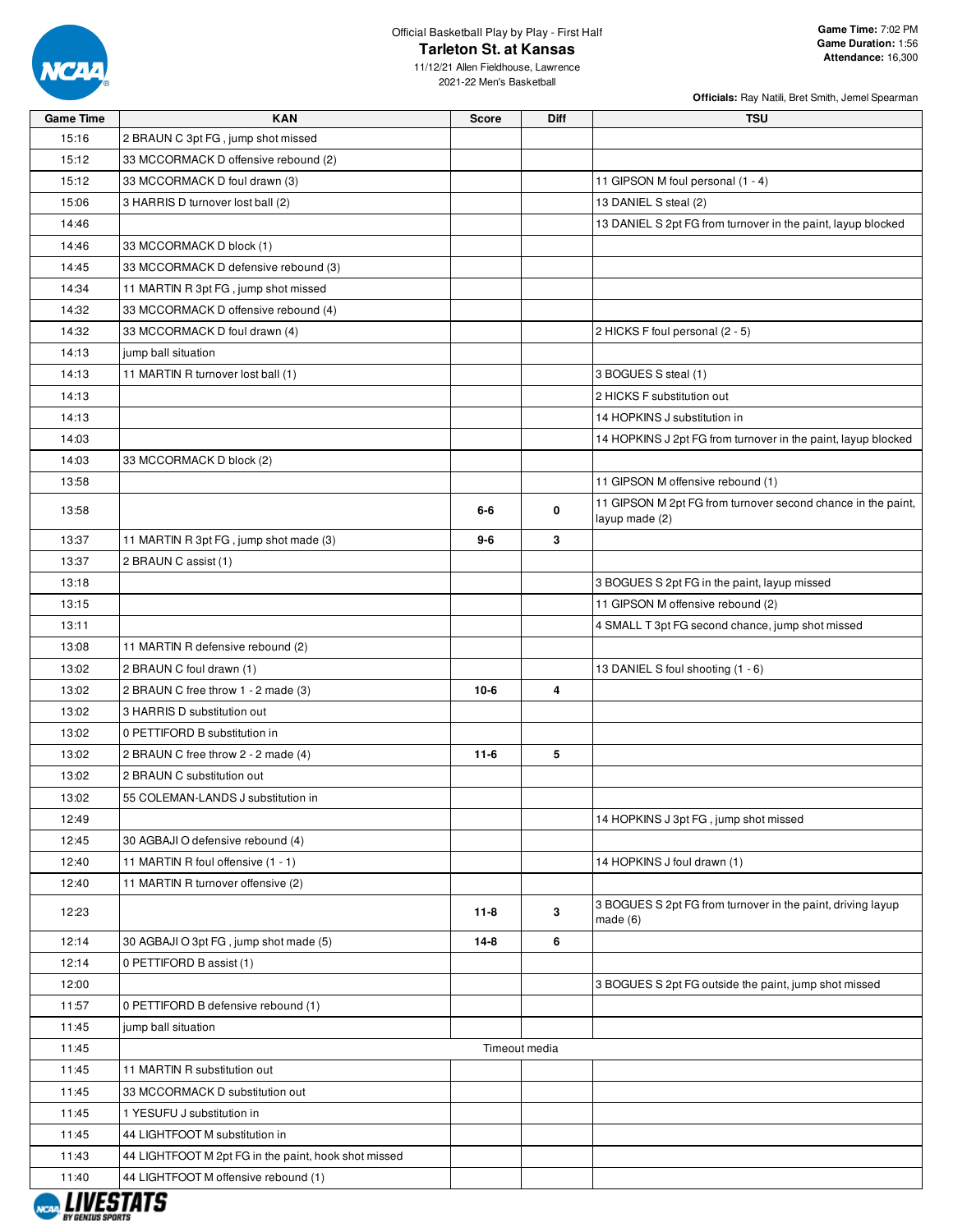

11/12/21 Allen Fieldhouse, Lawrence 2021-22 Men's Basketball

| <b>Game Time</b> | <b>KAN</b>                                                                              | <b>Score</b> | <b>Diff</b>    | <b>TSU</b>                                                                  |
|------------------|-----------------------------------------------------------------------------------------|--------------|----------------|-----------------------------------------------------------------------------|
| 11:39            | 44 LIGHTFOOT M turnover lost ball (1)                                                   |              |                | 3 BOGUES S steal (2)                                                        |
| 11:34            | 55 COLEMAN-LANDS J steal (1)                                                            |              |                | 4 SMALL T turnover lost ball (2)                                            |
| 11:19            | 44 LIGHTFOOT M 2pt FG from turnover outside the paint,<br>turnaround jump shot made (2) | $16 - 8$     | 8              |                                                                             |
| 11:01            |                                                                                         | 16-10        | 6              | 11 GIPSON M 2pt FG in the paint, layup made (4)                             |
| 10:45            | 55 COLEMAN-LANDS J 3pt FG, jump shot made (3)                                           | 19-10        | 9              |                                                                             |
| 10:25            | 44 LIGHTFOOT M foul shooting (1 - 2)                                                    |              |                | 3 BOGUES S foul drawn (1)                                                   |
| 10:25            |                                                                                         | 19-11        | 8              | 3 BOGUES S free throw 1 - 2 made (7)                                        |
| 10:25            |                                                                                         | 19-12        | $\overline{7}$ | 3 BOGUES S free throw 2 - 2 made (8)                                        |
| 10:09            | 0 PETTIFORD B 2pt FG in the paint, layup made (2)                                       | 21-12        | 9              |                                                                             |
| 10:09            | 44 LIGHTFOOT M assist (1)                                                               |              |                |                                                                             |
| 10:09            | 0 PETTIFORD B foul drawn (1)                                                            |              |                | 14 HOPKINS J foul shooting (1 - 7)                                          |
| 10:09            |                                                                                         |              |                | 14 HOPKINS J substitution out                                               |
| 10:09            |                                                                                         |              |                | 1 MCDAVID N substitution in                                                 |
| 10:09            | 0 PETTIFORD B free throw 1 - 1 missed                                                   |              |                |                                                                             |
| 10:06            |                                                                                         |              |                | 4 SMALL T defensive rebound (3)                                             |
| 09:40            |                                                                                         |              |                | 11 GIPSON M 2pt FG outside the paint, jump shot missed                      |
| 09:36            | 0 PETTIFORD B defensive rebound (2)                                                     |              |                |                                                                             |
| 09:32            | 30 AGBAJI O 2pt FG fast break outside the paint, jump shot<br>made $(7)$                | 23-12        | 11             |                                                                             |
| 09:32            | 0 PETTIFORD B assist (2)                                                                |              |                |                                                                             |
| 09:28            |                                                                                         |              |                | Timeout 30 Sec                                                              |
| 09:18            |                                                                                         |              |                | 3 BOGUES S turnover travel (1)                                              |
| 09:03            | 30 AGBAJI O 2pt FG from turnover in the paint, layup made (9)                           | 25-12        | 13             |                                                                             |
| 09:03            | 1 YESUFU J assist (1)                                                                   |              |                |                                                                             |
| 08:31            |                                                                                         | $25 - 14$    | 11             | 1 MCDAVID N 2pt FG outside the paint, pull up jump shot made<br>(2)         |
| 08:18            | 30 AGBAJI O 3pt FG, jump shot missed                                                    |              |                |                                                                             |
| 08:15            |                                                                                         |              |                | 11 GIPSON M defensive rebound (3)                                           |
| 07:58            |                                                                                         |              |                | 4 SMALL T 3pt FG, jump shot missed                                          |
| 07:53            |                                                                                         |              |                | 11 GIPSON M offensive rebound (4)                                           |
| 07:53            |                                                                                         | 25-16        | 9              | 11 GIPSON M 2pt FG second chance in the paint, layup made<br>(6)            |
| 07:42            | 1 YESUFU J turnover bad pass (1)                                                        |              |                |                                                                             |
| 07:42            |                                                                                         |              | Timeout media  |                                                                             |
| 07:42            | 30 AGBAJI O substitution out                                                            |              |                |                                                                             |
| 07:42            | 44 LIGHTFOOT M substitution out                                                         |              |                |                                                                             |
| 07:42            | 55 COLEMAN-LANDS J substitution out                                                     |              |                |                                                                             |
| 07:42            | 2 BRAUN C substitution in                                                               |              |                |                                                                             |
| 07:42            | 3 HARRIS D substitution in                                                              |              |                |                                                                             |
| 07:42            | 33 MCCORMACK D substitution in                                                          |              |                |                                                                             |
| 07:42            |                                                                                         |              |                | 1 MCDAVID N substitution out                                                |
| 07:42            |                                                                                         |              |                | 14 HOPKINS J substitution in                                                |
| 07:17            |                                                                                         | $25 - 18$    | $\overline{7}$ | 3 BOGUES S 2pt FG from turnover outside the paint, jump shot<br>made $(10)$ |
| 07:17            |                                                                                         |              |                | 13 DANIEL S assist (1)                                                      |
| 06:58            | 2 BRAUN C 2pt FG in the paint, layup missed                                             |              |                |                                                                             |
| 06:55            |                                                                                         |              |                | 4 SMALL T defensive rebound (4)                                             |
| 06:39            |                                                                                         | 25-21        | 4              | 3 BOGUES S 3pt FG, step back jump shot made (13)                            |
| 06:38            | Timeout 30 Sec                                                                          |              |                |                                                                             |
| 06:38            | 0 PETTIFORD B substitution out                                                          |              |                |                                                                             |

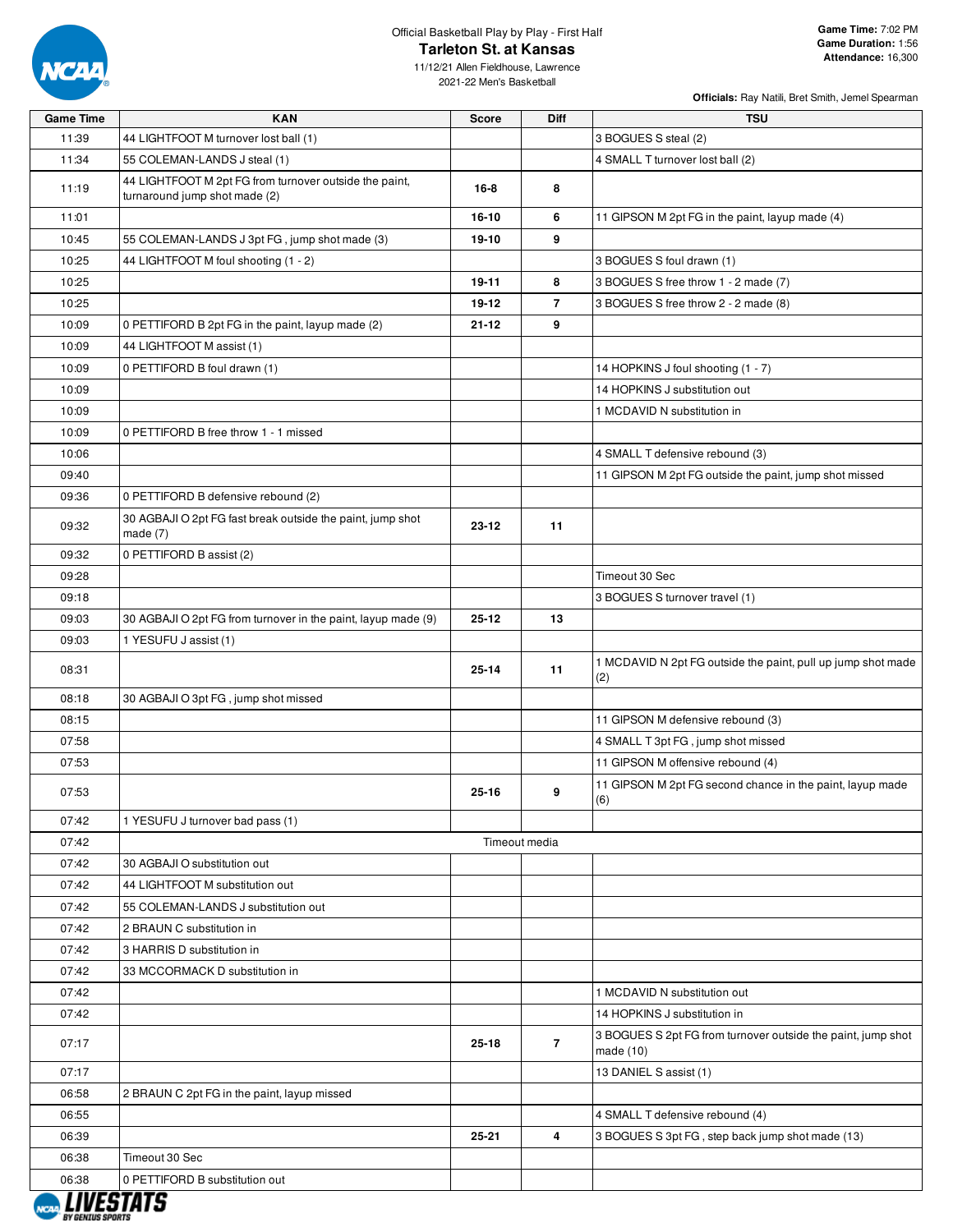

11/12/21 Allen Fieldhouse, Lawrence 2021-22 Men's Basketball

| <b>Game Time</b> | <b>KAN</b>                                                                  | <b>Score</b> | <b>Diff</b>    | <b>TSU</b>                                               |
|------------------|-----------------------------------------------------------------------------|--------------|----------------|----------------------------------------------------------|
| 06:38            | 1 YESUFU J substitution out                                                 |              |                |                                                          |
| 06:38            | 33 MCCORMACK D substitution out                                             |              |                |                                                          |
| 06:38            | 11 MARTIN R substitution in                                                 |              |                |                                                          |
| 06:38            | 24 ADAMS, JR. K substitution in                                             |              |                |                                                          |
| 06:38            | 30 AGBAJI O substitution in                                                 |              |                |                                                          |
| 06:11            | 11 MARTIN R 2pt FG in the paint, layup missed                               |              |                |                                                          |
| 06:02            | 24 ADAMS, JR. K offensive rebound (1)                                       |              |                |                                                          |
| 06:02            | 24 ADAMS, JR. K 2pt FG second chance in the paint, dunk,<br>made $(2)$      | 27-21        | 6              |                                                          |
| 05:46            |                                                                             |              |                | 3 BOGUES S 2pt FG in the paint, jump shot blocked        |
| 05:46            | 2 BRAUN C block (2)                                                         |              |                |                                                          |
| 05:42            |                                                                             |              |                | 14 HOPKINS J offensive rebound (1)                       |
| 05:35            |                                                                             |              |                | turnover shot clock (4)                                  |
| 05:09            | 11 MARTIN R 2pt FG from turnover outside the paint, jump shot<br>made $(5)$ | 29-21        | 8              |                                                          |
| 04:51            | 11 MARTIN R foul drawn (1)                                                  |              |                | 13 DANIEL S foul offensive (2 - 8)                       |
| 04:51            |                                                                             |              |                | 13 DANIEL S turnover offensive (1)                       |
| 04:36            | 3 HARRIS D 3pt FG from turnover, jump shot missed                           |              |                |                                                          |
| 04:32            |                                                                             |              |                | 14 HOPKINS J defensive rebound (2)                       |
| 04:11            | 3 HARRIS D foul shooting (1 - 3)                                            |              |                | 11 GIPSON M foul drawn (1)                               |
| 04:10            |                                                                             | 29-22        | $\overline{7}$ | 11 GIPSON M free throw 1 - 2 made (7)                    |
| 04:10            |                                                                             |              |                | 13 DANIEL S substitution out                             |
| 04:10            |                                                                             |              |                | 1 MCDAVID N substitution in                              |
| 04:09            |                                                                             |              |                | 11 GIPSON M free throw 2 - 2 missed                      |
| 04:08            | 30 AGBAJI O defensive rebound (5)                                           |              |                |                                                          |
| 03:52            | 30 AGBAJI O 3pt FG, jump shot missed                                        |              |                |                                                          |
| 03:50            | 24 ADAMS, JR. K offensive rebound (2)                                       |              |                |                                                          |
| 03:50            | 24 ADAMS, JR. K foul drawn (1)                                              |              |                | 11 GIPSON M foul personal (2 - 9)                        |
| 03:50            |                                                                             |              | Timeout media  |                                                          |
| 03:49            | 3 HARRIS D substitution out                                                 |              |                |                                                          |
| 03:49            | 0 PETTIFORD B substitution in                                               |              |                |                                                          |
| 03:49            |                                                                             |              |                | 1 MCDAVID N substitution out                             |
| 03:49            |                                                                             |              |                | 13 DANIEL S substitution in                              |
| 03:48            | 24 ADAMS, JR. K 1&1 free throw 1 missed                                     |              |                |                                                          |
| 03:46            |                                                                             |              |                | 14 HOPKINS J defensive rebound (3)                       |
| 03:19            |                                                                             |              |                | 14 HOPKINS J 2pt FG in the paint, layup missed           |
| 03:16            | 30 AGBAJI O defensive rebound (6)                                           |              |                |                                                          |
| 03:08            | 0 PETTIFORD B foul drawn (2)                                                |              |                | 13 DANIEL S foul shooting (3 - 10)                       |
| 03:08            | 0 PETTIFORD B free throw 1 - 2 made (3)                                     | 30-22        | 8              |                                                          |
| 03:08            | 0 PETTIFORD B free throw 2 - 2 made (4)                                     | 31-22        | 9              |                                                          |
| 02:46            |                                                                             |              |                | 4 SMALL T 2pt FG in the paint, layup missed              |
| 02:43            | 0 PETTIFORD B defensive rebound (3)                                         |              |                |                                                          |
| 02:40            | 11 MARTIN R foul drawn (2)                                                  |              |                | 11 GIPSON M foul personal (3 - 11)                       |
| 02:40            | 11 MARTIN R free throw 1 - 2 made (6)                                       | 32-22        | 10             |                                                          |
| 02:40            | 11 MARTIN R free throw 2 - 2 made (7)                                       | 33-22        | 11             |                                                          |
| 02:12            |                                                                             |              |                | 11 GIPSON M 2pt FG in the paint, layup blocked           |
| 02:12            | 30 AGBAJI O block (1)                                                       |              |                |                                                          |
| 02:11            |                                                                             |              |                | offensive rebound (12)                                   |
|                  |                                                                             |              |                | 11 GIPSON M 2pt FG second chance outside the paint, jump |
| 02:08            |                                                                             | 33-24        | 9              | shot made (9)                                            |

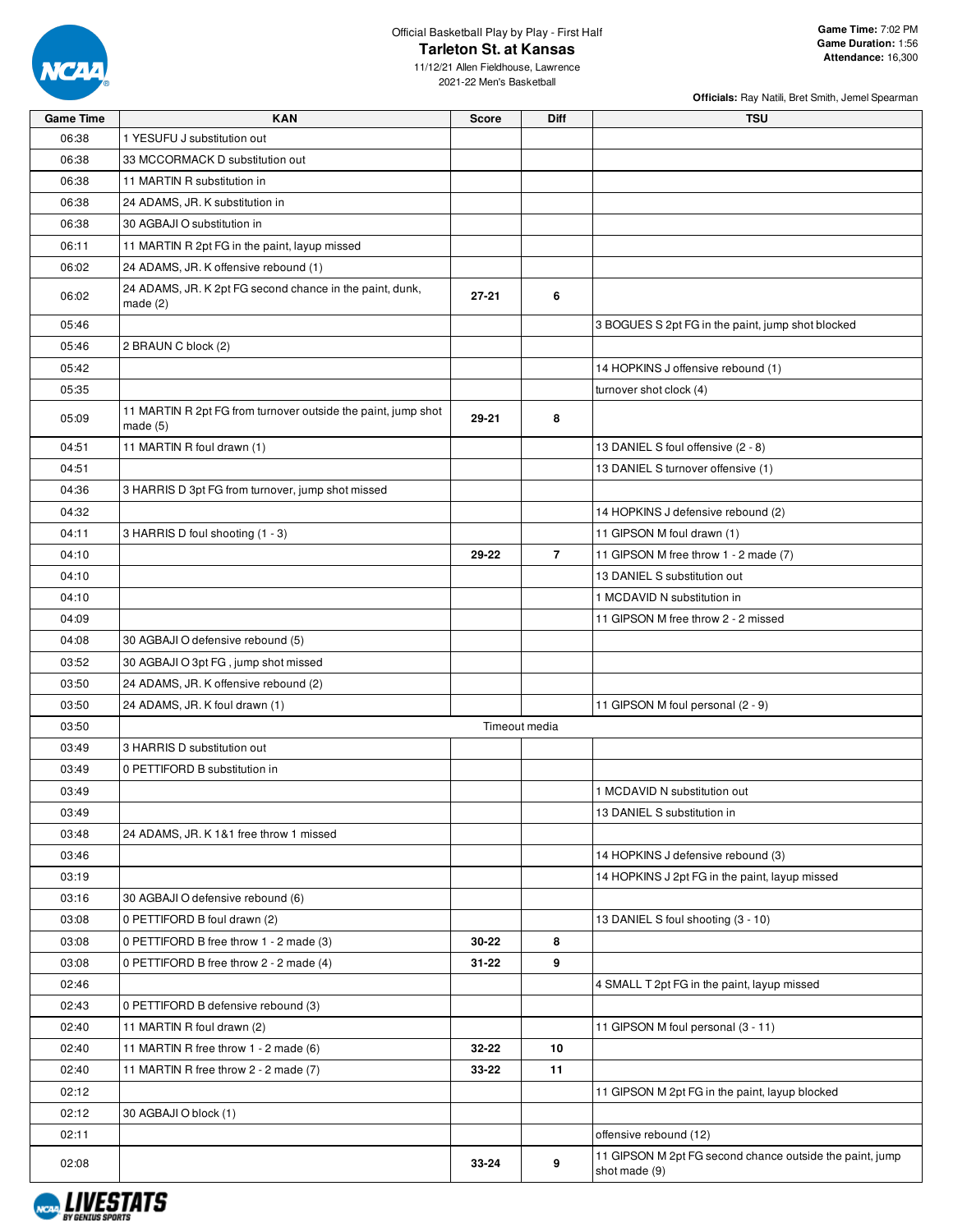

11/12/21 Allen Fieldhouse, Lawrence 2021-22 Men's Basketball

| <b>Game Time</b> | <b>KAN</b>                                                        | <b>Score</b>         | Diff | <b>TSU</b>                                               |
|------------------|-------------------------------------------------------------------|----------------------|------|----------------------------------------------------------|
| 02:08            |                                                                   |                      |      | 13 DANIEL S assist (2)                                   |
| 01:53            | 30 AGBAJI O 2pt FG in the paint, layup made (11)                  | $35 - 24$            | 11   |                                                          |
| 01:53            | 2 BRAUN C assist (2)                                              |                      |      |                                                          |
| 01:53            | 30 AGBAJI O foul drawn (1)                                        |                      |      | 4 SMALL T foul shooting (2 - 12)                         |
| 01:53            | 30 AGBAJI O free throw 1 - 1 missed                               |                      |      |                                                          |
| 01:51            | offensive rebound (21)                                            |                      |      |                                                          |
| 01:51            |                                                                   |                      |      | 13 DANIEL S substitution out                             |
| 01:51            |                                                                   |                      |      | 1 MCDAVID N substitution in                              |
| 01:43            | 30 AGBAJI O 2pt FG second chance in the paint, layup made<br>(13) | $37 - 24$            | 13   |                                                          |
| 01:27            |                                                                   | $37 - 26$            | 11   | 11 GIPSON M 2pt FG in the paint, driving layup made (11) |
| 01:16            | 11 MARTIN R 2pt FG in the paint, pull up jump shot missed         |                      |      |                                                          |
| 01:12            |                                                                   |                      |      | 3 BOGUES S defensive rebound (1)                         |
| 01:07            |                                                                   | $37 - 29$            | 8    | 11 GIPSON M 3pt FG, jump shot made (14)                  |
| 00:52            | 2 BRAUN C 2pt FG in the paint, driving layup made (6)             | 39-29                | 10   |                                                          |
| 00:35            |                                                                   | 39-31                | 8    | 3 BOGUES S 2pt FG in the paint, dunk, made (15)          |
| 00:35            |                                                                   |                      |      | 4 SMALL T assist (1)                                     |
| 00:05            | 11 MARTIN R 3pt FG, jump shot missed                              |                      |      |                                                          |
| 00:03            | 2 BRAUN C offensive rebound (3)                                   |                      |      |                                                          |
| 00:02            | 2 BRAUN C 2pt FG second chance in the paint, layup missed         |                      |      |                                                          |
| 00:00            |                                                                   |                      |      | 1 MCDAVID N defensive rebound (1)                        |
|                  |                                                                   | <b>END OF PERIOD</b> |      |                                                          |
|                  |                                                                   | <b>KAN 39-31 TSU</b> |      |                                                          |

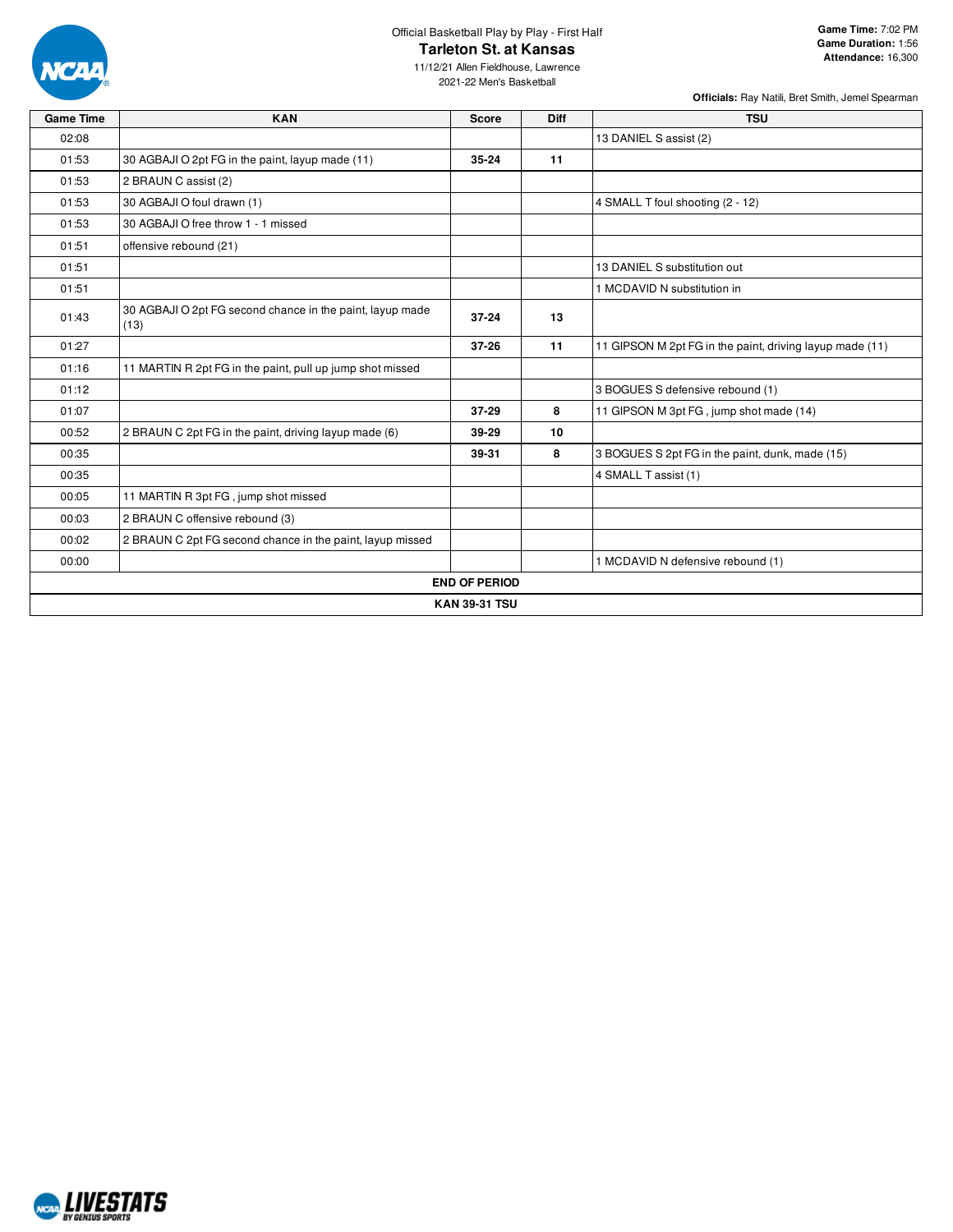

**Tarleton St. - 31**

#### Official Basketball Box Score - First Half **Tarleton St. at Kansas**

11/12/21 Allen Fieldhouse, Lawrence 2021-22 Men's Basketball

#### **Officials:** Ray Natili, Bret Smith, Jemel Spearman

|               |                            |          | FG      | 3P      | FT                | <b>Rebounds</b> |                |            | <b>Fouls</b> | ТP        |    | AS TO ST |          | <b>Blocks</b> |           | $+/-$     |       |
|---------------|----------------------------|----------|---------|---------|-------------------|-----------------|----------------|------------|--------------|-----------|----|----------|----------|---------------|-----------|-----------|-------|
|               | NO. Name                   | Min      | M-A     | M-A     | M-A               | <b>OR</b>       | <b>DR</b>      | <b>TOT</b> | <b>PF</b>    | <b>FD</b> |    |          |          |               | <b>BS</b> | <b>BA</b> |       |
| 2             | <b>Freddy Hicks</b><br>G.  | 05:47    | $0 - 2$ |         | $0 - 0 0 - 0$     | 0               | 0              | 0          | 2            | 0         | 0  |          | 0        |               |           | 0         | $-2$  |
| 3             | <b>Shamir Bogues</b><br>Gl | 20:00    | $6-9$   | $1 - 1$ | $2 - 2$           | 0               |                |            |              |           | 15 | $\Omega$ |          | 2             |           |           | -8    |
| 4             | Tahj Small                 | GI 20:00 | $0 - 4$ | $0 - 2$ | $\overline{0}$ -0 | $\Omega$        | 4              | 4          | 2            | 0         | 0  |          | 2        | $\Omega$      | 0         |           | -8    |
| 11            | Montre Gipson<br>GI        | 20:00    | $6-9$   | $1 - 1$ | $1 - 2$           | 3               |                | 4          | 3            |           | 14 |          | $\Omega$ |               | $\Omega$  |           | -8    |
| 13            | <b>Shakur Daniel</b><br>G  | 17:48    | $0 - 1$ |         | $0 - 0 0 - 0$     |                 | 0              | 0          | З            | $\Omega$  | 0  | 2        |          | 2             | $\Omega$  |           | $-11$ |
| 14            | Javontae Hopkins           | 11:46    | $0 - 3$ | $0 - 1$ | $0-0$             |                 | $\overline{c}$ | 3          |              |           | 0  | 0        | 0        | 0             | $\Omega$  |           | -6    |
|               | Noah McDavid               | 04:39    | 1-1     |         | $0-0$ 0-0         | 0               |                |            |              | $\Omega$  | 2  | 0        | 0        | 0             | 0         |           | 3     |
| Team          |                            |          |         |         |                   |                 | 0              |            |              |           | 0  |          |          |               |           |           |       |
| <b>Totals</b> |                            |          | 13-29   |         | $2-5$ 3-4         | 5               | 9              | 14         | 12           | 3         | 31 | 4        | 5        | 5             | 2         | 5         | -8    |

|     | <b>Shooting By Period</b> |           |       |  |  |  |  |  |  |  |  |  |
|-----|---------------------------|-----------|-------|--|--|--|--|--|--|--|--|--|
| 1st | FG%                       | 13-29     | 44.8% |  |  |  |  |  |  |  |  |  |
|     | 3PT%                      | $2 - 5$   | 40.0% |  |  |  |  |  |  |  |  |  |
|     | FT%                       | 3-4       | 75%   |  |  |  |  |  |  |  |  |  |
|     | <b>GM FG%</b>             | $13 - 29$ | 44.8% |  |  |  |  |  |  |  |  |  |
|     | 3PT%                      | $2 - 5$   | 40.0% |  |  |  |  |  |  |  |  |  |
|     | FT%                       | 3-4       | 75.0% |  |  |  |  |  |  |  |  |  |

Dead Ball Rebounds: 0, 0

**Kansas - 39**

**Technical Fouls:**:NONE

|               |                        |   |       | FG              | 3P      | <b>FT</b> |     |             | <b>Rebounds</b> |              | <b>Fouls</b> | TP |          | AS TO ST |          |                       | <b>Blocks</b> | $+/-$ |
|---------------|------------------------|---|-------|-----------------|---------|-----------|-----|-------------|-----------------|--------------|--------------|----|----------|----------|----------|-----------------------|---------------|-------|
|               | NO. Name               |   | Min   | M-A             | M-A     | M-A       | OR. | <b>DR</b>   | <b>TOT</b>      | <b>PF</b>    | FD.          |    |          |          |          | <b>BS</b>             | <b>BA</b>     |       |
| 33            | David McCormack        | F | 09:19 | $1-2$           | $0-0$   | $0 - 2$   | 2   | 2           | 4               | $\Omega$     | 4            | 2  | 0        | 0        | $\Omega$ | 2                     |               |       |
| 2             | <b>Christian Braun</b> | G | 14:40 | $2 - 5$         | $0 - 1$ | $2 - 2$   | 3   | 0           | 3               | $\mathbf{0}$ |              | 6  | 2        |          | 0        | 2                     | $\mathbf 0$   | 4     |
| 3             | Dajuan Harris          | G | 10:51 | $0 - 1$         | $0 - 1$ | $0-0$     | 0   | $\Omega$    | 0               |              | 1            |    | 3        | 2        | $\Omega$ | $\Omega$              | 0             | 2     |
| 11            | Remy Martin            | G | 14:53 | $2 - 7$         | $1 - 3$ | $2 - 2$   |     | 1           | $\overline{c}$  |              | 2            |    | 0        | 2        | 0        | $\Omega$              | $\mathbf{0}$  | 10    |
| 30            | Ochai Agbaji           | G | 18:56 | $6 - 10$        | $1 - 4$ | $0 - 1$   | 0   | 6           | 6               | $\Omega$     | 1            | 13 | 0        | 0        | 0        |                       |               | 13    |
| 0             | <b>Bobby Pettiford</b> |   | 10:13 | $1 - 1$         | $0 - 0$ | $2 - 3$   | 0   | 3           | 3               | $\mathbf{0}$ | 2            | 4  | 2        | 0        | 0        | $\Omega$              | 0             |       |
| 55            | Jalen Coleman-Lands    |   | 05:20 | 1-1             | $1 - 1$ | $0-0$     | 0   | 0           | 0               | $\Omega$     | 0            | 3  | 0        | 0        |          | 0                     | 0             | 4     |
|               | Joseph Yesufu          |   | 05:07 | $0 - 0$         | $0 - 0$ | $0 - 0$   | 0   | $\mathbf 0$ | 0               | $\mathbf{0}$ | 0            | 0  |          |          | 0        | $\Omega$              | $\mathbf 0$   | -2    |
| 44            | Mitch Lightfoot        |   | 04:03 | $1-2$           | $0 - 0$ | $0-0$     |     | $\Omega$    |                 |              | 0            | 2  |          |          | 0        | $\Omega$              | 0             | 3     |
| 24            | KJ Adams, Jr.          |   | 06:38 | $1 - 1$         | $0 - 0$ | $0 - 1$   | 2   | $\Omega$    | $\overline{2}$  | $\Omega$     | 1            | 2  | $\Omega$ | 0        | 0        | $\Omega$              | $\mathbf 0$   | 4     |
| Team          |                        |   |       |                 |         |           |     | 0           |                 |              |              | 0  |          | 0        |          |                       |               |       |
| <b>Totals</b> |                        |   |       | 15-30 3-10 6-11 |         |           | 10  | 12          | 22              | 3            | 12           | 39 | 9        | 7        |          | 5                     | 2             | 8     |
|               |                        |   |       |                 |         |           |     |             |                 |              |              |    |          |          |          | Technical Fouls::NONE |               |       |

|     |               | <b>Shooting By Period</b> |       |  |  |  |  |  |  |  |  |  |  |  |
|-----|---------------|---------------------------|-------|--|--|--|--|--|--|--|--|--|--|--|
| 1st | FG%           | 15-30                     | 50.0% |  |  |  |  |  |  |  |  |  |  |  |
|     | 3PT%          | $3 - 10$                  | 30.0% |  |  |  |  |  |  |  |  |  |  |  |
|     | FT%           | $6 - 11$                  | 54.5% |  |  |  |  |  |  |  |  |  |  |  |
|     | <b>GM FG%</b> | 15-30                     | 50.0% |  |  |  |  |  |  |  |  |  |  |  |
|     | 3PT%          | $3 - 10$                  | 30.0% |  |  |  |  |  |  |  |  |  |  |  |
|     | FT%           | $6 - 11$                  | 54.5% |  |  |  |  |  |  |  |  |  |  |  |

Dead Ball Rebounds: 1, 0

|                                                 | TSU   | <b>KAN</b>              |                                       |    |                |                                 |     |     |     |
|-------------------------------------------------|-------|-------------------------|---------------------------------------|----|----------------|---------------------------------|-----|-----|-----|
|                                                 |       |                         | <b>Points from</b>                    |    | <b>TSU KAN</b> | <b>Period by Period Scoring</b> |     |     |     |
| <b>Biggest lead</b>                             |       |                         | $ 2(1st18:50) 13(1st9:03) $ Turnovers | 8  | 8              |                                 |     |     |     |
|                                                 |       |                         |                                       |    |                |                                 | 1st | 2nd | וסד |
| Best Scoring Run $\mid$ 9(1 <sup>st</sup> 6:39) |       | 6(1 <sup>st</sup> 9:03) | Paint                                 | 16 | 18             |                                 |     |     |     |
| <b>Lead Changes</b>                             |       |                         | Second Chance                         | 6  | 4              | <b>TSU</b>                      | 31  | 31  | 62  |
| Times Tied                                      |       |                         | <b>Fast Breaks</b>                    | 2  | 4              | <b>KAN</b>                      | 39  | 49  |     |
| Time with Lead                                  | 00:50 | 15:54                   | <b>Bench</b>                          | ◠  |                |                                 |     |     | 88  |

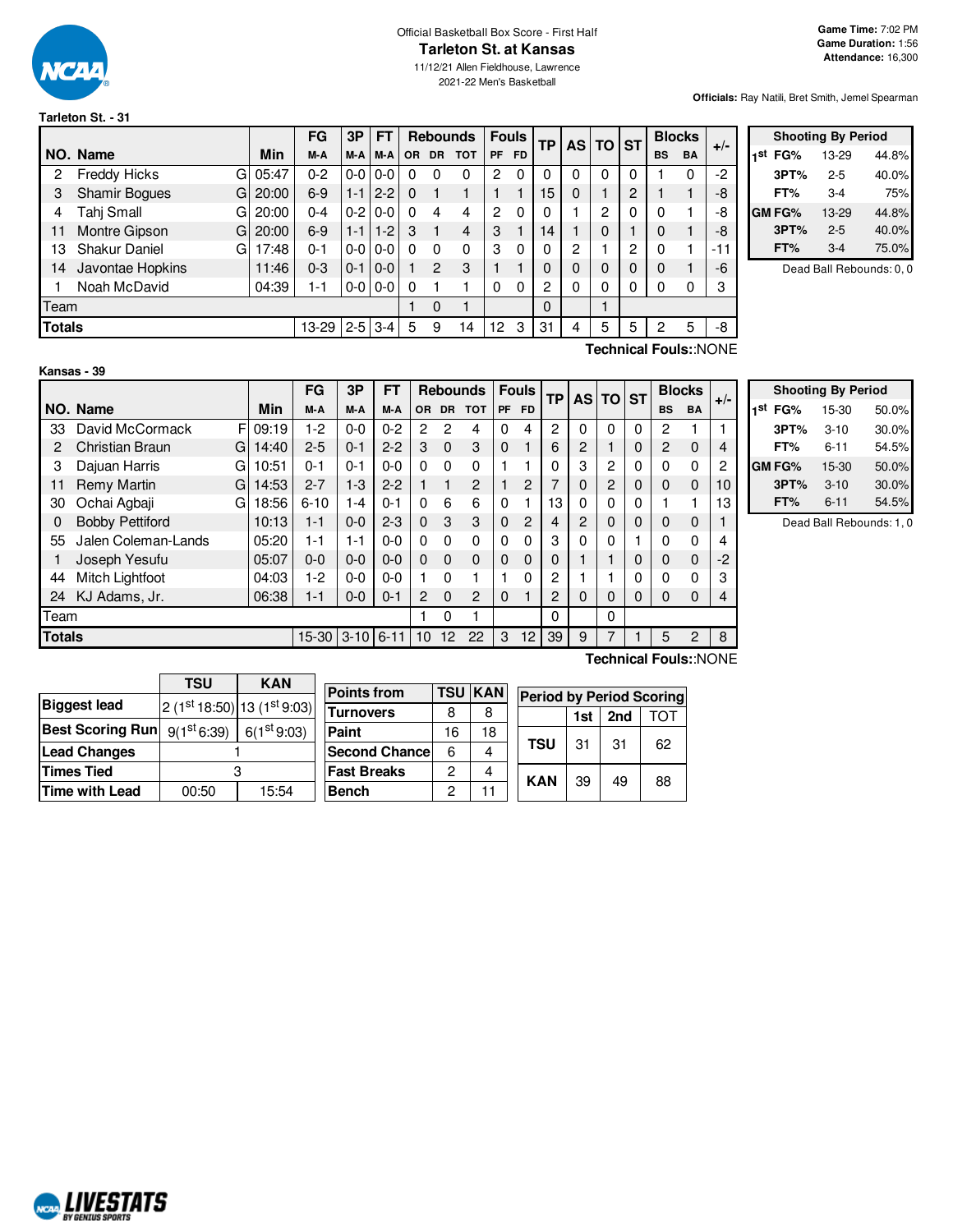

11/12/21 Allen Fieldhouse, Lawrence 2021-22 Men's Basketball

**Officials:** Ray Natili, Bret Smith, Jemel Spearman

#### **Period 2**

| <b>Quarter Starters:</b> |                                                        |            |              |                |                                    |                                                             |
|--------------------------|--------------------------------------------------------|------------|--------------|----------------|------------------------------------|-------------------------------------------------------------|
| <b>KAN</b>               | 2 Braun C                                              | 3 Harris D | 11 Martin R  |                | 30 Agbaji O                        | 33 McCormack D                                              |
| <b>TSU</b>               | 2 Hicks F                                              | 3 Bogues S | 4 Small T    |                | 11 Gipson M                        | 13 Daniel S                                                 |
| <b>Game Time</b>         | <b>KAN</b>                                             |            | <b>Score</b> | <b>Diff</b>    |                                    | <b>TSU</b>                                                  |
| 20:00                    | 0 PETTIFORD B substitution out                         |            |              |                |                                    |                                                             |
| 20:00                    | 24 ADAMS, JR. K substitution out                       |            |              |                |                                    |                                                             |
| 20:00                    | 3 HARRIS D substitution in                             |            |              |                |                                    |                                                             |
| 20:00                    | 33 MCCORMACK D substitution in                         |            |              |                |                                    |                                                             |
| 20:00                    |                                                        |            |              |                | 1 MCDAVID N substitution out       |                                                             |
| 20:00                    |                                                        |            |              |                | 14 HOPKINS J substitution out      |                                                             |
| 20:00                    |                                                        |            |              |                | 2 HICKS F substitution in          |                                                             |
| 20:00                    |                                                        |            |              |                | 13 DANIEL S substitution in        |                                                             |
| 19:30                    | 3 HARRIS D foul shooting (2 - 1)                       |            |              |                | 11 GIPSON M foul drawn (2)         |                                                             |
| 19:30                    |                                                        |            | 39-32        | $\overline{7}$ |                                    | 11 GIPSON M free throw 1 - 2 made (15)                      |
| 19:30                    |                                                        |            |              |                | 13 DANIEL S substitution out       |                                                             |
| 19:30                    |                                                        |            |              |                | 14 HOPKINS J substitution in       |                                                             |
| 19:30                    |                                                        |            | 39-33        | 6              |                                    | 11 GIPSON M free throw 2 - 2 made (16)                      |
| 19:16                    | 30 AGBAJI O 2pt FG in the paint, layup made (15)       |            | 41-33        | 8              |                                    |                                                             |
| 19:16                    | 2 BRAUN C assist (3)                                   |            |              |                |                                    |                                                             |
| 18:59                    |                                                        |            | 41-35        | 6              |                                    | 3 BOGUES S 2pt FG in the paint, layup made (17)             |
| 18:59                    |                                                        |            |              |                | 4 SMALL T assist (2)               |                                                             |
| 18:44                    | 2 BRAUN C 3pt FG, jump shot made (9)                   |            | 44-35        | 9              |                                    |                                                             |
| 18:44                    | 3 HARRIS D assist (4)                                  |            |              |                |                                    |                                                             |
| 18:27                    |                                                        |            |              |                | 2 HICKS F 3pt FG, jump shot missed |                                                             |
| 18:23                    | 11 MARTIN R defensive rebound (3)                      |            |              |                |                                    |                                                             |
| 18:20                    | 30 AGBAJI O 3pt FG, jump shot missed                   |            |              |                |                                    |                                                             |
| 18:17                    |                                                        |            |              |                | 11 GIPSON M defensive rebound (5)  |                                                             |
| 18:03                    |                                                        |            |              |                | 2 HICKS F 3pt FG, jump shot missed |                                                             |
| 17:59                    | 2 BRAUN C defensive rebound (4)                        |            |              |                |                                    |                                                             |
| 17:40                    | 33 MCCORMACK D 2pt FG in the paint, jump shot missed   |            |              |                |                                    |                                                             |
| 17:37                    |                                                        |            |              |                | 2 HICKS F defensive rebound (1)    |                                                             |
| 17:19                    |                                                        |            |              |                |                                    | 3 BOGUES S 2pt FG in the paint, layup missed                |
| 17:17                    | 33 MCCORMACK D defensive rebound (5)                   |            |              |                |                                    |                                                             |
| 17:17                    | jump ball situation                                    |            |              |                |                                    |                                                             |
| 17:17                    |                                                        |            |              |                | 14 HOPKINS J substitution out      |                                                             |
| 17:17                    |                                                        |            |              |                | 13 DANIEL S substitution in        |                                                             |
| 17:06                    | 30 AGBAJI O 2pt FG in the paint, alleyoop made (17)    |            | 46-35        | 11             |                                    |                                                             |
| 17:06                    | 11 MARTIN R assist (1)                                 |            |              |                |                                    |                                                             |
| 16:40                    |                                                        |            |              |                |                                    | 11 GIPSON M 2pt FG in the paint, layup blocked              |
| 16:40                    | 2 BRAUN C block (3)                                    |            |              |                |                                    |                                                             |
| 16:34                    |                                                        |            |              |                | 11 GIPSON M offensive rebound (6)  |                                                             |
| 16:34                    |                                                        |            | 46-37        | 9              |                                    | 4 SMALL T 2pt FG second chance in the paint, layup made (2) |
| 16:24                    | 2 BRAUN C 2pt FG in the paint, dunk, made (11)         |            | 48-37        | 11             |                                    |                                                             |
| 16:24                    | 3 HARRIS D assist (5)                                  |            |              |                |                                    |                                                             |
| 16:01                    |                                                        |            | 48-39        | 9              |                                    | 13 DANIEL S 2pt FG in the paint, jump shot made (2)         |
| 15:51                    | 33 MCCORMACK D 2pt FG in the paint, jump shot made (4) |            | 50-39        | 11             |                                    |                                                             |
| 15:51                    | 3 HARRIS D assist (6)                                  |            |              |                |                                    |                                                             |
|                          |                                                        |            |              |                |                                    |                                                             |

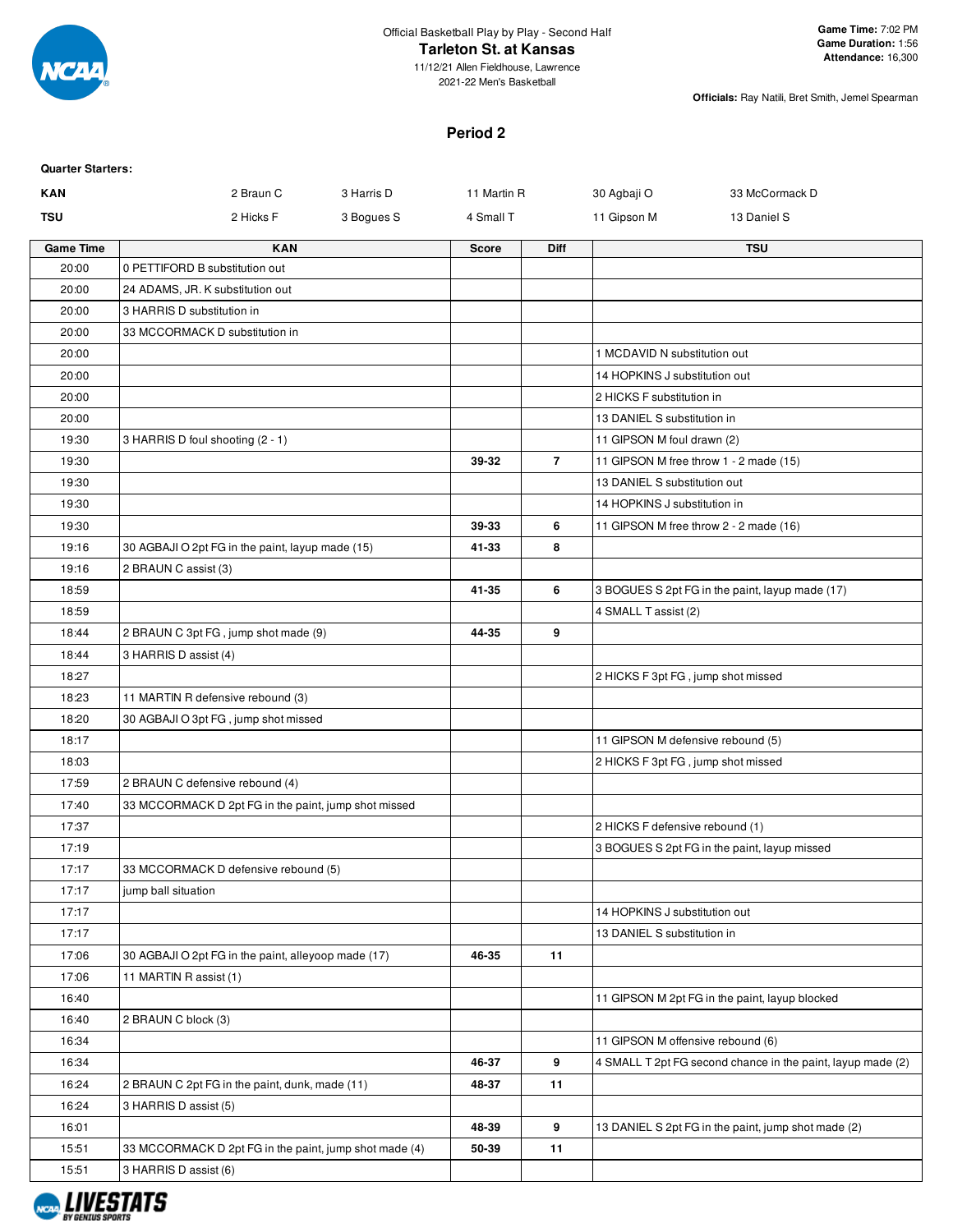

11/12/21 Allen Fieldhouse, Lawrence 2021-22 Men's Basketball

| <b>Game Time</b> | <b>KAN</b>                                                        | <b>Score</b> | Diff          | <b>TSU</b>                                                                            |
|------------------|-------------------------------------------------------------------|--------------|---------------|---------------------------------------------------------------------------------------|
| 15:28            |                                                                   | 50-41        | 9             | 4 SMALL T 2pt FG in the paint, layup made (4)                                         |
| 15:28            |                                                                   |              |               | 11 GIPSON M assist (2)                                                                |
| 15:28            |                                                                   |              |               | Timeout 30 Sec                                                                        |
| 15:28            |                                                                   |              | Timeout media |                                                                                       |
| 15:28            | 3 HARRIS D substitution out                                       |              |               |                                                                                       |
| 15:28            | 0 PETTIFORD B substitution in                                     |              |               |                                                                                       |
| 15:19            |                                                                   |              | Timeout media |                                                                                       |
| 14:56            | 30 AGBAJI O 2pt FG outside the paint, jump shot made (19)         | 52-41        | 11            |                                                                                       |
| 14:39            |                                                                   |              |               | 3 BOGUES S 2pt FG in the paint, layup blocked                                         |
| 14:39            | 33 MCCORMACK D block (3)                                          |              |               |                                                                                       |
| 14:35            | 11 MARTIN R defensive rebound (4)                                 |              |               |                                                                                       |
| 14:31            | 0 PETTIFORD B 2pt FG in the paint, jump shot missed               |              |               |                                                                                       |
| 14:29            | offensive rebound (27)                                            |              |               |                                                                                       |
|                  | 11 MARTIN R 2pt FG second chance in the paint, layup made         |              |               |                                                                                       |
| 14:11            | (9)                                                               | 54-41        | 13            |                                                                                       |
| 13:42            |                                                                   |              |               | 2 HICKS F 2pt FG outside the paint, jump shot missed                                  |
| 13:38            | 33 MCCORMACK D defensive rebound (6)                              |              |               |                                                                                       |
| 13:35            | 2 BRAUN C foul offensive (1 - 2)                                  |              |               | 3 BOGUES S foul drawn (2)                                                             |
| 13:35            | 2 BRAUN C turnover offensive (2)                                  |              |               |                                                                                       |
| 13:15            |                                                                   |              |               | 11 GIPSON M 3pt FG from turnover, jump shot missed                                    |
| 13:10            | 2 BRAUN C defensive rebound (5)                                   |              |               |                                                                                       |
| 13:03            | 2 BRAUN C turnover lost ball (3)                                  |              |               | 3 BOGUES S steal (3)                                                                  |
| 12:34            |                                                                   |              |               | 11 GIPSON M 2pt FG from turnover in the paint, layup blocked                          |
| 12:34            | 33 MCCORMACK D block (4)                                          |              |               |                                                                                       |
| 12:33            |                                                                   |              |               | offensive rebound (18)                                                                |
| 12:33            | 2 BRAUN C substitution out                                        |              |               |                                                                                       |
| 12:33            | 11 MARTIN R substitution out                                      |              |               |                                                                                       |
| 12:33            | 3 HARRIS D substitution in                                        |              |               |                                                                                       |
| 12:33            | 55 COLEMAN-LANDS J substitution in                                |              |               |                                                                                       |
| 12:30            |                                                                   |              |               | 11 GIPSON M 2pt FG from turnover second chance outside the<br>paint, jump shot missed |
| 12:27            | 33 MCCORMACK D defensive rebound (7)                              |              |               |                                                                                       |
| 12:15            | 55 COLEMAN-LANDS J 2pt FG outside the paint, jump shot<br>made(5) | 56-41        | 15            |                                                                                       |
| 11:50            |                                                                   |              |               | 3 BOGUES S 2pt FG outside the paint, jump shot missed                                 |
| 11:45            |                                                                   |              |               | 4 SMALL T offensive rebound (5)                                                       |
| 11:45            |                                                                   | 56-43        | 13            | 4 SMALL T 2pt FG second chance in the paint, layup made (6)                           |
| 11:20            | 55 COLEMAN-LANDS J turnover bad pass (1)                          |              |               | 13 DANIEL S steal (3)                                                                 |
| 10:57            |                                                                   | 56-45        | 11            | 3 BOGUES S 2pt FG from turnover in the paint, floating jump<br>shot made (19)         |
| 10:36            | 3 HARRIS D 3pt FG, jump shot missed                               |              |               |                                                                                       |
| 10:32            |                                                                   |              |               | 2 HICKS F defensive rebound (2)                                                       |
| 10:12            |                                                                   |              |               | 3 BOGUES S 2pt FG in the paint, layup missed                                          |
| 10:07            |                                                                   |              |               | 3 BOGUES S offensive rebound (2)                                                      |
| 10:06            |                                                                   |              |               | 3 BOGUES S 2pt FG second chance in the paint, layup missed                            |
| 10:02            | 33 MCCORMACK D defensive rebound (8)                              |              |               |                                                                                       |
| 10:01            | 3 HARRIS D 2pt FG in the paint, layup blocked                     |              |               |                                                                                       |
| 10:01            |                                                                   |              |               | 2 HICKS F block (2)                                                                   |
| 09:59            | offensive rebound (32)                                            |              |               |                                                                                       |
| 09:59            |                                                                   |              | Timeout media |                                                                                       |

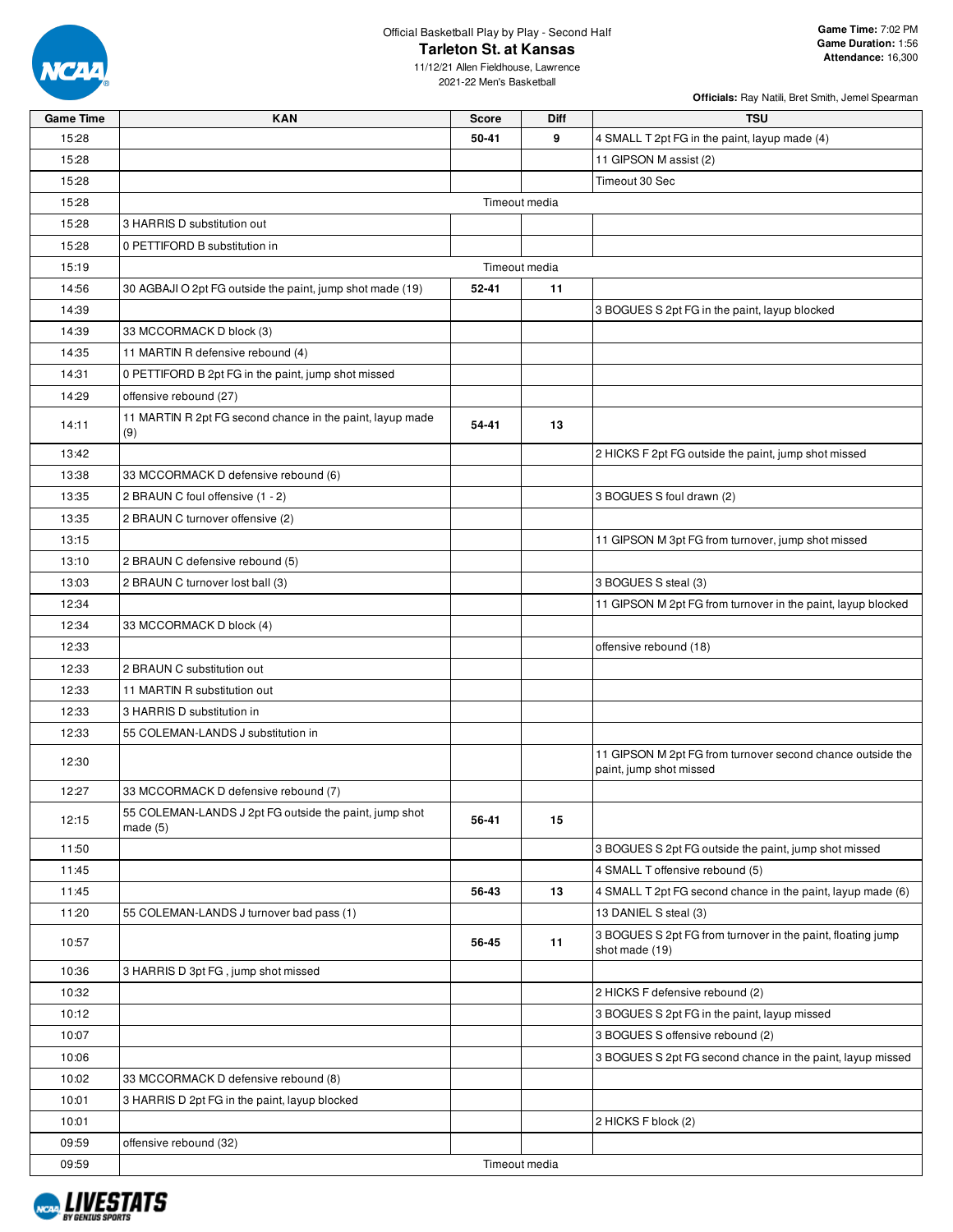

**Officials:** Ray Natili, Bret Smith, Jemel Spearman

11/12/21 Allen Fieldhouse, Lawrence 2021-22 Men's Basketball

| <b>Game Time</b> | <b>KAN</b>                                                        | <b>Score</b> | Diff          | <b>TSU</b>                                                                   |
|------------------|-------------------------------------------------------------------|--------------|---------------|------------------------------------------------------------------------------|
| 09:59            | 0 PETTIFORD B substitution out                                    |              |               |                                                                              |
| 09:59            | 30 AGBAJI O substitution out                                      |              |               |                                                                              |
| 09:59            | 33 MCCORMACK D substitution out                                   |              |               |                                                                              |
| 09:59            | 2 BRAUN C substitution in                                         |              |               |                                                                              |
| 09:59            | 11 MARTIN R substitution in                                       |              |               |                                                                              |
| 09:59            | 44 LIGHTFOOT M substitution in                                    |              |               |                                                                              |
| 09:59            |                                                                   |              |               | 2 HICKS F substitution out                                                   |
| 09:59            |                                                                   |              |               | 14 HOPKINS J substitution in                                                 |
| 09:48            | 55 COLEMAN-LANDS J 3pt FG second chance, jump shot<br>made(8)     | 59-45        | 14            |                                                                              |
| 09:48            | 11 MARTIN R assist (2)                                            |              |               |                                                                              |
| 09:31            |                                                                   |              |               | 3 BOGUES S 2pt FG outside the paint, step back jump shot<br>missed           |
| 09:26            | 11 MARTIN R defensive rebound (5)                                 |              |               |                                                                              |
| 09:24            | 11 MARTIN R 2pt FG outside the paint, pull up jump shot<br>missed |              |               |                                                                              |
| 09:21            | 3 HARRIS D offensive rebound (1)                                  |              |               |                                                                              |
| 09:19            | 2 BRAUN C 3pt FG second chance, jump shot missed                  |              |               |                                                                              |
| 09:17            |                                                                   |              |               | 14 HOPKINS J defensive rebound (4)                                           |
| 08:59            |                                                                   |              |               | 14 HOPKINS J turnover out of bounds (1)                                      |
| 08:41            | 44 LIGHTFOOT M foul offensive (2 - 3)                             |              |               | 11 GIPSON M foul drawn (3)                                                   |
| 08:41            | 44 LIGHTFOOT M turnover offensive (2)                             |              |               |                                                                              |
| 08:20            |                                                                   |              |               | 11 GIPSON M 2pt FG from turnover in the paint, layup blocked                 |
| 08:20            | 2 BRAUN C block (4)                                               |              |               |                                                                              |
| 08:15            | 44 LIGHTFOOT M defensive rebound (2)                              |              |               |                                                                              |
| 08:13            | 11 MARTIN R foul drawn (3)                                        |              |               | 4 SMALL T foul shooting (3 - 1)                                              |
| 08:13            | 11 MARTIN R free throw fast break 1 - 2 made (10)                 | 60-45        | 15            |                                                                              |
| 08:13            | 11 MARTIN R free throw fast break 2 - 2 made (11)                 | 61-45        | 16            |                                                                              |
| 07:51            |                                                                   | 61-47        | 14            | 13 DANIEL S 2pt FG in the paint, layup made (4)                              |
| 07:29            | 55 COLEMAN-LANDS J 2pt FG in the paint, layup made (10)           | 63-47        | 16            |                                                                              |
| 07:29            | 2 BRAUN C assist (4)                                              |              |               |                                                                              |
| 07:10            |                                                                   |              |               | 3 BOGUES S 2pt FG in the paint, layup missed                                 |
| 07:07            | 11 MARTIN R defensive rebound (6)                                 |              |               |                                                                              |
| 07:04            | 11 MARTIN R 2pt FG in the paint, layup missed                     |              |               |                                                                              |
| 07:01            |                                                                   |              |               | 4 SMALL T defensive rebound (6)                                              |
| 06:57            | 2 BRAUN C foul shooting (2 - 4)                                   |              |               | 3 BOGUES S foul drawn (3)                                                    |
| 06:57            |                                                                   |              | Timeout media |                                                                              |
| 06:57            | 55 COLEMAN-LANDS J substitution out                               |              |               |                                                                              |
| 06:57            | 30 AGBAJI O substitution in                                       |              |               |                                                                              |
| 06:57            |                                                                   | 63-48        | 15            | 3 BOGUES S free throw fast break 1 - 2 made (20)                             |
| 06:57            |                                                                   |              |               | 3 BOGUES S free throw fast break 2 - 2 missed                                |
| 06:55            | 44 LIGHTFOOT M defensive rebound (3)                              |              |               |                                                                              |
| 06:43            | 44 LIGHTFOOT M foul drawn (1)                                     |              |               | 3 BOGUES S foul personal (2 - 2)                                             |
| 06:37            | 11 MARTIN R turnover lost ball (3)                                |              |               | 14 HOPKINS J steal (1)                                                       |
| 06:32            |                                                                   | 63-50        | 13            | 14 HOPKINS J 2pt FG fast break from turnover in the paint,<br>layup made (2) |
| 06:12            | 3 HARRIS D 2pt FG in the paint, driving layup made (2)            | 65-50        | 15            |                                                                              |
| 05:54            |                                                                   |              |               | 13 DANIEL S 2pt FG in the paint, dunk, blocked                               |
| 05:54            | 2 BRAUN C block (5)                                               |              |               |                                                                              |
| 05:50            | 2 BRAUN C defensive rebound (6)                                   |              |               |                                                                              |

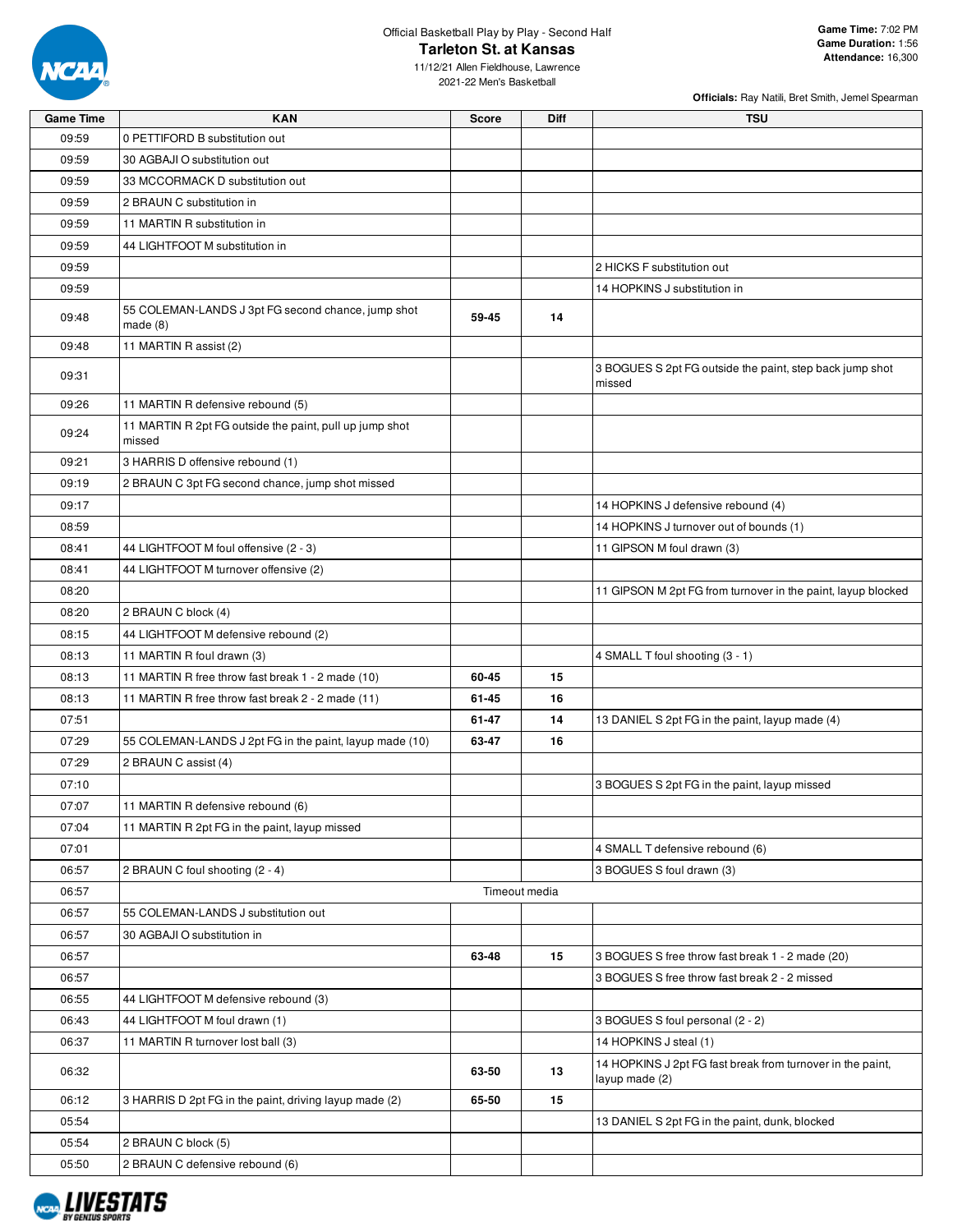

**Officials:** Ray Natili, Bret Smith, Jemel Spearman

11/12/21 Allen Fieldhouse, Lawrence 2021-22 Men's Basketball

| <b>Game Time</b> | <b>KAN</b>                                                                 | <b>Score</b> | Diff | <b>TSU</b>                                                  |
|------------------|----------------------------------------------------------------------------|--------------|------|-------------------------------------------------------------|
| 05:48            | 30 AGBAJI O 3pt FG fast break, jump shot made (22)                         | 68-50        | 18   |                                                             |
| 05:48            | 2 BRAUN C assist (5)                                                       |              |      |                                                             |
| 05:14            | 44 LIGHTFOOT M foul drawn (2)                                              |              |      | 13 DANIEL S foul offensive (4 - 3)                          |
| 05:14            |                                                                            |              |      | 13 DANIEL S turnover offensive (2)                          |
| 05:14            | 44 LIGHTFOOT M substitution out                                            |              |      |                                                             |
| 05:14            | 33 MCCORMACK D substitution in                                             |              |      |                                                             |
| 04:49            | 33 MCCORMACK D 2pt FG from turnover in the paint, dunk,<br>made(6)         | 70-50        | 20   |                                                             |
| 04:49            | 30 AGBAJI O assist (1)                                                     |              |      |                                                             |
| 04:32            | 2 BRAUN C foul shooting (3 - 5)                                            |              |      | 4 SMALL T foul drawn (1)                                    |
| 04:32            |                                                                            | 70-51        | 19   | 4 SMALL T free throw 1 - 2 made (7)                         |
| 04:32            |                                                                            | 70-52        | 18   | 4 SMALL T free throw 2 - 2 made (8)                         |
| 04:20            | 2 BRAUN C 2pt FG in the paint, layup made (13)                             | 72-52        | 20   |                                                             |
| 04:20            | 11 MARTIN R assist (3)                                                     |              |      |                                                             |
| 04:01            |                                                                            | 72-54        | 18   | 4 SMALL T 2pt FG outside the paint, jump shot made (10)     |
| 04:01            |                                                                            |              |      | 13 DANIEL S assist (3)                                      |
| 04:00            |                                                                            |              |      | Timeout 30 Sec                                              |
| 04:00            |                                                                            |              |      | 13 DANIEL S substitution out                                |
| 04:00            |                                                                            |              |      | 1 MCDAVID N substitution in                                 |
| 03:49            | 3 HARRIS D turnover lost ball (3)                                          |              |      | 3 BOGUES S steal (4)                                        |
| 03:49            |                                                                            |              |      | 1 MCDAVID N substitution out                                |
| 03:49            |                                                                            |              |      | 13 DANIEL S substitution in                                 |
| 03:29            |                                                                            |              |      | 3 BOGUES S 2pt FG from turnover in the paint, layup blocked |
| 03:29            | 33 MCCORMACK D block (5)                                                   |              |      |                                                             |
| 03:24            | 2 BRAUN C defensive rebound (7)                                            |              |      |                                                             |
| 03:24            | 11 MARTIN R foul drawn (4)                                                 |              |      | 14 HOPKINS J foul shooting (2 - 4)                          |
| 03:24            | 11 MARTIN R free throw 1 - 2 missed                                        |              |      |                                                             |
| 03:24            | offensive dead ball rebound (2)                                            |              |      |                                                             |
| 03:24            | 11 MARTIN R free throw 2 - 2 made (12)                                     | 73-54        | 19   |                                                             |
| 03:09            |                                                                            |              |      | 4 SMALL T 3pt FG, jump shot missed                          |
| 03:06            | 2 BRAUN C defensive rebound (8)                                            |              |      |                                                             |
| 02:52            | 30 AGBAJI O 3pt FG, jump shot made (25)                                    | 76-54        | 22   |                                                             |
| 02:34            |                                                                            |              |      | 14 HOPKINS J 2pt FG in the paint, layup missed              |
| 02:31            | 3 HARRIS D defensive rebound (2)                                           |              |      |                                                             |
| 02:27            | 11 MARTIN R foul drawn (5)                                                 |              |      | 3 BOGUES S foul shooting (3 - 5)                            |
| 02:27            | 11 MARTIN R free throw fast break 1 - 2 made (13)                          | 77-54        | 23   |                                                             |
| 02:27            | 3 HARRIS D substitution out                                                |              |      |                                                             |
| 02:27            | 1 YESUFU J substitution in                                                 |              |      |                                                             |
| 02:27            | 11 MARTIN R free throw fast break 2 - 2 made (14)                          | 78-54        | 24   |                                                             |
| 02:27            | 11 MARTIN R substitution out                                               |              |      |                                                             |
| 02:27            | 0 PETTIFORD B substitution in                                              |              |      |                                                             |
| 02:14            |                                                                            | 78-56        | 22   | 4 SMALL T 2pt FG outside the paint, jump shot made (12)     |
| 02:14            |                                                                            |              |      | 11 GIPSON M assist (3)                                      |
| 02:03            | 1 YESUFU J 3pt FG, jump shot missed                                        |              |      |                                                             |
| 02:00            |                                                                            |              |      | 13 DANIEL S defensive rebound (1)                           |
| 01:53            | 0 PETTIFORD B steal (1)                                                    |              |      | 4 SMALL T turnover bad pass (3)                             |
| 01:49            | 1 YESUFU J 2pt FG fast break from turnover in the paint, layup<br>made (2) | 80-56        | 24   |                                                             |
| 01:49            | 0 PETTIFORD B assist (3)                                                   |              |      |                                                             |
| 01:22            | 1 YESUFU J steal (1)                                                       |              |      | 4 SMALL T turnover lost ball (4)                            |
|                  |                                                                            |              |      |                                                             |

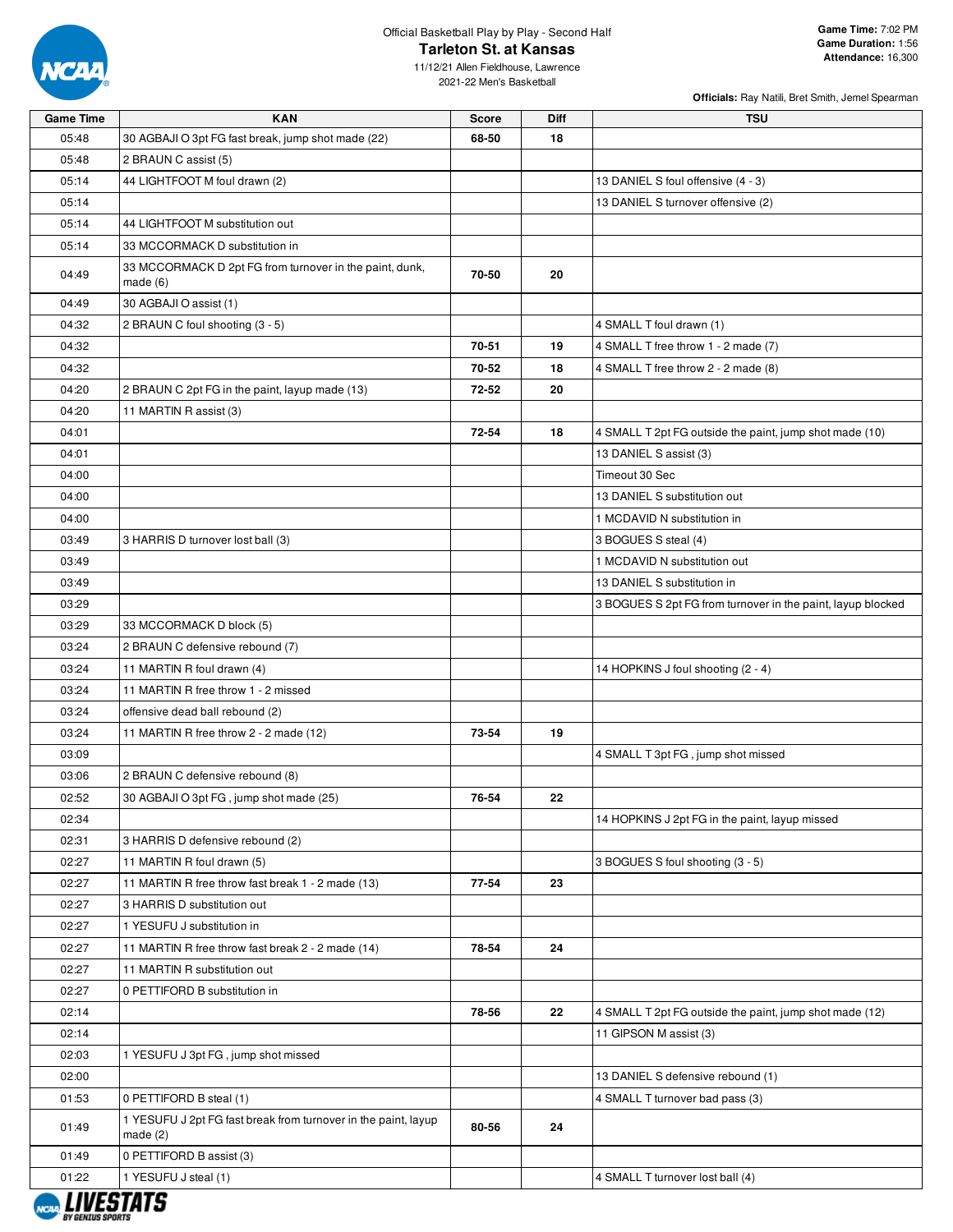

**Officials:** Ray Natili, Bret Smith, Jemel Spearman

11/12/21 Allen Fieldhouse, Lawrence 2021-22 Men's Basketball

| <b>Game Time</b> | <b>KAN</b>                                                                 | <b>Score</b>         | Diff | <b>TSU</b>                                                         |
|------------------|----------------------------------------------------------------------------|----------------------|------|--------------------------------------------------------------------|
| 01:17            | 2 BRAUN C 2pt FG fast break from turnover in the paint, layup<br>made (15) | 82-56                | 26   |                                                                    |
| 01:17            | 1 YESUFU J assist (2)                                                      |                      |      |                                                                    |
| 01:17            | Timeout 30 Sec                                                             |                      |      |                                                                    |
| 01:17            | 0 PETTIFORD B substitution out                                             |                      |      |                                                                    |
| 01:17            | 2 BRAUN C substitution out                                                 |                      |      |                                                                    |
| 01:17            | 30 AGBAJI O substitution out                                               |                      |      |                                                                    |
| 01:17            | 33 MCCORMACK D substitution out                                            |                      |      |                                                                    |
| 01:17            | 12 TEAHAN C substitution in                                                |                      |      |                                                                    |
| 01:17            | 20 JANKOVICH M substitution in                                             |                      |      |                                                                    |
| 01:17            | 21 CLEMENCE Z substitution in                                              |                      |      |                                                                    |
| 01:17            | 55 COLEMAN-LANDS J substitution in                                         |                      |      |                                                                    |
| 01:06            |                                                                            | 82-58                | 24   | 11 GIPSON M 2pt FG in the paint, layup made (18)                   |
| 01:06            | 1 YESUFU J foul shooting (1 - 6)                                           |                      |      | 11 GIPSON M foul drawn (4)                                         |
| 01:06            |                                                                            |                      |      | 14 HOPKINS J substitution out                                      |
| 01:06            |                                                                            |                      |      | 12 OWENS K substitution in                                         |
| 01:06            |                                                                            | 82-59                | 23   | 11 GIPSON M free throw 1 - 1 made (19)                             |
| 01:06            |                                                                            |                      |      | 11 GIPSON M substitution out                                       |
| 01:06            |                                                                            |                      |      | 13 DANIEL S substitution out                                       |
| 01:06            |                                                                            |                      |      | 20 WINSLOW L substitution in                                       |
| 01:06            |                                                                            |                      |      | 55 MOORE J substitution in                                         |
| 00:50            | 12 TEAHAN C 3pt FG, jump shot made (3)                                     | 85-59                | 26   |                                                                    |
| 00:50            | 21 CLEMENCE Z assist (1)                                                   |                      |      |                                                                    |
| 00:36            |                                                                            |                      |      | 4 SMALL T 2pt FG outside the paint, jump shot missed               |
| 00:34            |                                                                            |                      |      | offensive rebound (25)                                             |
| 00:28            |                                                                            | 85-62                | 23   | 20 WINSLOW L 3pt FG second chance, jump shot made (3)              |
| 00:28            |                                                                            |                      |      | 4 SMALL T assist (3)                                               |
| 00:26            |                                                                            |                      |      | Timeout 60 Sec                                                     |
| 00:26            |                                                                            |                      |      | 3 BOGUES S substitution out                                        |
| 00:26            |                                                                            |                      |      | 4 SMALL T substitution out                                         |
| 00:26            |                                                                            |                      |      | 2 HICKS F substitution in                                          |
| 00:26            |                                                                            |                      |      | 25 BROWN B substitution in                                         |
| 00:16            | 21 CLEMENCE Z 3pt FG, jump shot made (3)                                   | 88-62                | 26   |                                                                    |
| 00:16            | 1 YESUFU J assist (3)                                                      |                      |      |                                                                    |
| 00:00            |                                                                            |                      |      | 55 MOORE J 2pt FG outside the paint, step back jump shot<br>missed |
| 00:00            | defensive dead ball rebound (3)                                            |                      |      |                                                                    |
|                  |                                                                            | <b>END OF GAME</b>   |      |                                                                    |
|                  |                                                                            | <b>KAN 88-62 TSU</b> |      |                                                                    |

NCAA LIVESTATS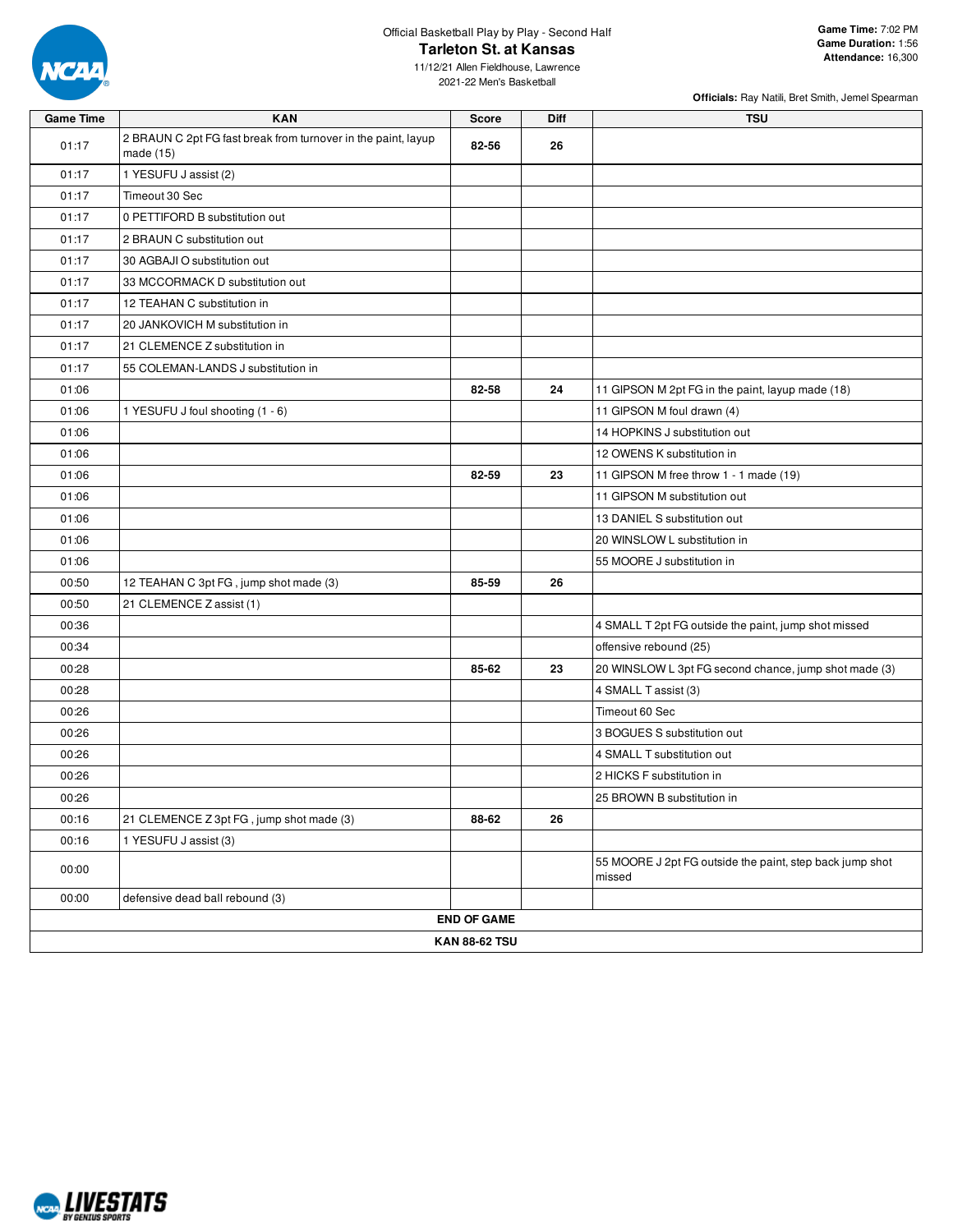

#### Official Basketball Box Score - Second Half **Tarleton St. at Kansas**

11/12/21 Allen Fieldhouse, Lawrence 2021-22 Men's Basketball

**Officials:** Ray Natili, Bret Smith, Jemel Spearman

**Shooting By Period 2 nd FG%** 12-33 36.4% **3PT%** 1-5 20.0% **FT%** 6-7 85.7%

#### **Tarleton St. - 31**

|               |                           |             | <b>FG</b>           | 3P    | FT.               |                       |              | <b>Rebounds</b> |                | <b>Fouls</b> | <b>TP</b> |              |              | AS TO ST |              | <b>Blocks</b>                        |       |               |           | <b>Shooting By Period</b> |  |
|---------------|---------------------------|-------------|---------------------|-------|-------------------|-----------------------|--------------|-----------------|----------------|--------------|-----------|--------------|--------------|----------|--------------|--------------------------------------|-------|---------------|-----------|---------------------------|--|
|               | NO. Name                  | Min         | M-A                 |       | M-A M-A OR DR TOT |                       |              |                 | <b>PF</b>      | <b>FD</b>    |           |              |              |          | <b>BS</b>    | BA                                   | $+/-$ | 2nd FG%       | 12-33     | 36.4%                     |  |
|               | <b>Freddy Hicks</b><br>G  | 10:28       | $0 - 3$             |       | $0 - 2   0 - 0  $ | 0                     | 2            | 2               | 0              | $\Omega$     |           | $\Omega$     | $\Omega$     | $\Omega$ |              | 0                                    | -6    | 3PT%          | $1-5$     | 20.0%                     |  |
|               | <b>Shamir Bogues</b>      | 19:33<br>GI | $2 - 10$            |       | $0-0$   1-2       |                       | $\Omega$     |                 | $\overline{2}$ | 2            | 5         | $\mathbf{0}$ | $\mathbf 0$  | 2        | $\mathbf{0}$ | 2                                    | $-15$ | FT%           | $6 - 7$   | 85.7%                     |  |
|               | Tahj Small                | 19:33<br>GI | $5 - 7$             |       | $0 - 1$   2-2     |                       |              | $\overline{2}$  |                |              | 12        | $\mathbf{2}$ | 2            | 0        | 0            | 0                                    | $-15$ | <b>GM FG%</b> | $12 - 33$ | 36.4%                     |  |
| 11            | Montre Gipson<br>G        | 18:54       | $1 - 6$             | l 0-1 | $ 3-3 $           |                       |              | $\overline{2}$  | $\Omega$       | 3            |           | 2            | 0            | 0        | 0            | 3                                    | $-15$ | 3PT%          | $1-5$     | 20.0%                     |  |
| 13.           | <b>Shakur Daniel</b><br>G | 16:30       | $2 - 3$             |       | $0 - 0 0 - 0$     | $\Omega$              |              |                 |                | $\Omega$     |           |              |              |          | $\Omega$     |                                      | -13   | FT%           | $6 - 7$   | 85.7%                     |  |
| 14.           | Javontae Hopkins          | 11:06       | $1-2$               |       | 0-0   0-0         | $\Omega$              |              |                 |                | $\mathbf 0$  | 2         | 0            |              |          | $\mathbf 0$  | $-15$<br>0<br>Dead Ball Rebounds: 0, |       |               |           |                           |  |
|               | Noah McDavid              | 00:11       | $0-0$               |       | $0 - 0 0 - 0$     | $\Omega$              | $\mathbf{0}$ | $\Omega$        | 0              | $\Omega$     |           | 0            | 0            | 0        | $\Omega$     | 0                                    | 0     |               |           |                           |  |
|               | 12 Kylon Owens            | 01:06       | $0 - 0$             |       | $0-0$   0-0       | $\Omega$              | $\Omega$     | $\Omega$        | $\mathbf{0}$   | $\Omega$     |           | 0            | 0            | 0        | 0            | 0                                    | $-2$  |               |           |                           |  |
| 20            | Luke Winslow              | 01:06       | $1 - 1$             |       | $1 - 1$ 0 - 0     | $\Omega$              | $\mathbf{0}$ | $\Omega$        | 0              | $\Omega$     | 3         | 0            | 0            | 0        | 0            | 0                                    | -3    |               |           |                           |  |
| 55            | Jayshawn Moore            | 01:06       | $0 - 1$             |       | $0 - 0 0 - 0$     | $\Omega$              | $\mathbf{0}$ | $\Omega$        | $\Omega$       | $\Omega$     |           | $\Omega$     | 0            | 0        | 0            | $\Omega$                             | $-3$  |               |           |                           |  |
| 25            | <b>Bryce Brown</b>        | 00:27       | $0-0$               |       | $0 - 0 0 - 0$     | $\Omega$              | $\mathbf{0}$ | $\Omega$        | 0              | $\Omega$     | 0         | $\Omega$     | 0            | 0        | 0            | 0                                    | -3    |               |           |                           |  |
| Team          |                           |             |                     |       |                   | $\mathbf{2}^{\prime}$ | $\Omega$     | $\overline{2}$  |                |              | 0         |              | $\mathbf{0}$ |          |              |                                      |       |               |           |                           |  |
| <b>Totals</b> |                           |             | $12-33$   1-5   6-7 |       |                   | 5                     | 6            | 11              | 5              | 6            | 31        | 5            | 4            | 4        |              | 6                                    | $-18$ |               |           |                           |  |

#### **Kansas - 49**

**Technical Fouls:**:NONE

|               |                        |             | FG      | 3P       | FT      |          |           | <b>Rebounds</b> |    | <b>Fouls</b><br><b>TP</b> |    | <b>AS</b> | <b>TO</b> | <b>ST</b>    |           | <b>Blocks</b> | $+/-$                 |  |
|---------------|------------------------|-------------|---------|----------|---------|----------|-----------|-----------------|----|---------------------------|----|-----------|-----------|--------------|-----------|---------------|-----------------------|--|
|               | NO. Name               | Min         | M-A     | M-A      | M-A     | OR       | <b>DR</b> | <b>TOT</b>      | PF | <b>FD</b>                 |    |           |           |              | <b>BS</b> | <b>BA</b>     |                       |  |
| 33            | David McCormack        | F<br>13:58  | $2 - 3$ | $0-0$    | $0-0$   | 0        | 4         | 4               | 0  | 0                         | 4  | $\Omega$  | $\Omega$  | 0            | 3         | 0             | 11                    |  |
| 2             | Christian Braun        | 16:09<br>GI | $4 - 5$ | $1-2$    | $0-0$   | $\Omega$ | 5         | 5               | 3  | 0                         | 9  | 3         | 2         | $\mathbf{0}$ | 3         | $\mathbf 0$   | 20                    |  |
| 3             | Dajuan Harris          | 14:38<br>GI | $1-3$   | $0 - 1$  | $0 - 0$ |          |           | 2               |    | 0                         | 2  | 3         |           | 0            | 0         | 1             | 11                    |  |
| 11            | Remy Martin            | 14:59<br>G  | $1 - 3$ | $0-0$    | $5-6$   | $\Omega$ | 4         | 4               | 0  | 3                         |    | 3         |           | $\mathbf{0}$ | 0         | 0             | 18                    |  |
| 30            | Ochai Agbaji           | 15:41<br>GI | 5-6     | $2-3$    | $0 - 0$ | 0        | 0         | 0               | 0  | 0                         | 12 |           | 0         | 0            | 0         | 0             | 13                    |  |
| 24            | KJ Adams, Jr.          | 00:00       | $0 - 0$ | $0 - 0$  | $0 - 0$ | 0        | 0         | 0               | 0  | 0                         | 0  | 0         | 0         | $\mathbf 0$  | 0         | 0             | 0                     |  |
| 0             | <b>Bobby Pettiford</b> | 06:39       | $0 - 1$ | $0-0$    | $0 - 0$ | 0        | 0         | 0               | 0  | 0                         | 0  |           | 0         |              | 0         | 0             | 4                     |  |
| 55            | Jalen Coleman-Lands    | 06:53       | $3-3$   | $1 - 1$  | $0-0$   | 0        | 0         | 0               | 0  | $\mathbf 0$               |    | 0         |           | $\mathbf{0}$ | 0         | 0             | 3                     |  |
| 44            | Mitch Lightfoot        | 04:45       | $0 - 0$ | $0 - 0$  | $0-0$   | 0        | 2         | 2               |    | 2                         | 0  | 0         |           | $\Omega$     | ი         | 0             |                       |  |
|               | Joseph Yesufu          | 02:27       | $1-2$   | $0 - 1$  | $0 - 0$ | 0        | 0         | 0               |    | 0                         | 2  | 2         | 0         |              | 0         | 0             | 3                     |  |
| 12            | Chris Teahan           | 01:17       | 1-1     | 1-1      | $0 - 0$ | $\Omega$ | 0         | 0               | 0  | 0                         | 3  | 0         | 0         | 0            | 0         | 0             | 0                     |  |
| 20            | Michael Jankovich      | 01:17       | $0 - 0$ | $0 - 0$  | $0 - 0$ | 0        | 0         | 0               | 0  | 0                         | 0  | 0         | 0         | $\mathbf{0}$ | 0         | 0             | 0                     |  |
| 21            | Zach Clemence          | 01:17       | 1-1     | 1-1      | $0 - 0$ | 0        | 0         | 0               | 0  | 0                         | 3  |           | 0         | 0            | 0         | 0             | 0                     |  |
| Team          |                        |             |         |          |         | 2        | 0         | $\overline{c}$  |    |                           | 0  |           | 0         |              |           |               |                       |  |
| <b>Totals</b> |                        |             | 19-28   | $6 - 10$ | $5-6$   | 3        | 16        | 19              | 6  | 5                         | 49 | 14        | 6         | 2            | 6         |               | 18                    |  |
|               |                        |             |         |          |         |          |           |                 |    |                           |    |           |           |              |           |               | Technical Fouls::NONE |  |

|                     | <b>Shooting By Period</b> |       |
|---------------------|---------------------------|-------|
| 2 <sup>nd</sup> FG% | 19-28                     | 67.9% |
| 3PT%                | $6 - 10$                  | 60.0% |
| FT%                 | 5-6                       | 83.3% |
| GM FG%              | 19-28                     | 67.9% |
| 3PT%                | $6 - 10$                  | 60.0% |
| FT%                 | $5-6$                     | 83.3% |

Dead Ball Rebounds: 1, 1

|                                                                     | <b>TSU</b><br><b>KAN</b> |                                 |  |  |  |  |  |
|---------------------------------------------------------------------|--------------------------|---------------------------------|--|--|--|--|--|
| <b>Biggest lead</b>                                                 |                          | 0 $(1st 20:00)$ 26 $(2nd 1:17)$ |  |  |  |  |  |
| <b>Best Scoring Run</b> $ 4(2^{nd} 10:57) $ 7(2 <sup>nd</sup> 4:49) |                          |                                 |  |  |  |  |  |
| <b>Lead Changes</b>                                                 |                          |                                 |  |  |  |  |  |
| <b>Times Tied</b>                                                   |                          |                                 |  |  |  |  |  |
| <b>Time with Lead</b>                                               | 00:00                    | 19:30                           |  |  |  |  |  |

NCAL LIVESTATS

| <b>Points from</b>    | TSU | <b>KAN</b> | <b>Period by Period Scoring</b> |            |     |     |     |  |  |  |  |
|-----------------------|-----|------------|---------------------------------|------------|-----|-----|-----|--|--|--|--|
| <b>Turnovers</b>      |     |            |                                 |            | 1st | 2nd | гот |  |  |  |  |
| Paint                 | 18  | 22         |                                 |            |     |     |     |  |  |  |  |
| <b>Second Chancel</b> |     | 5          |                                 | <b>TSU</b> | 31  | 31  | 62  |  |  |  |  |
| <b>Fast Breaks</b>    | 3   | 11         |                                 | <b>KAN</b> |     | 49  |     |  |  |  |  |
| <b>Bench</b>          | 5   | 15         |                                 |            | 39  |     | 88  |  |  |  |  |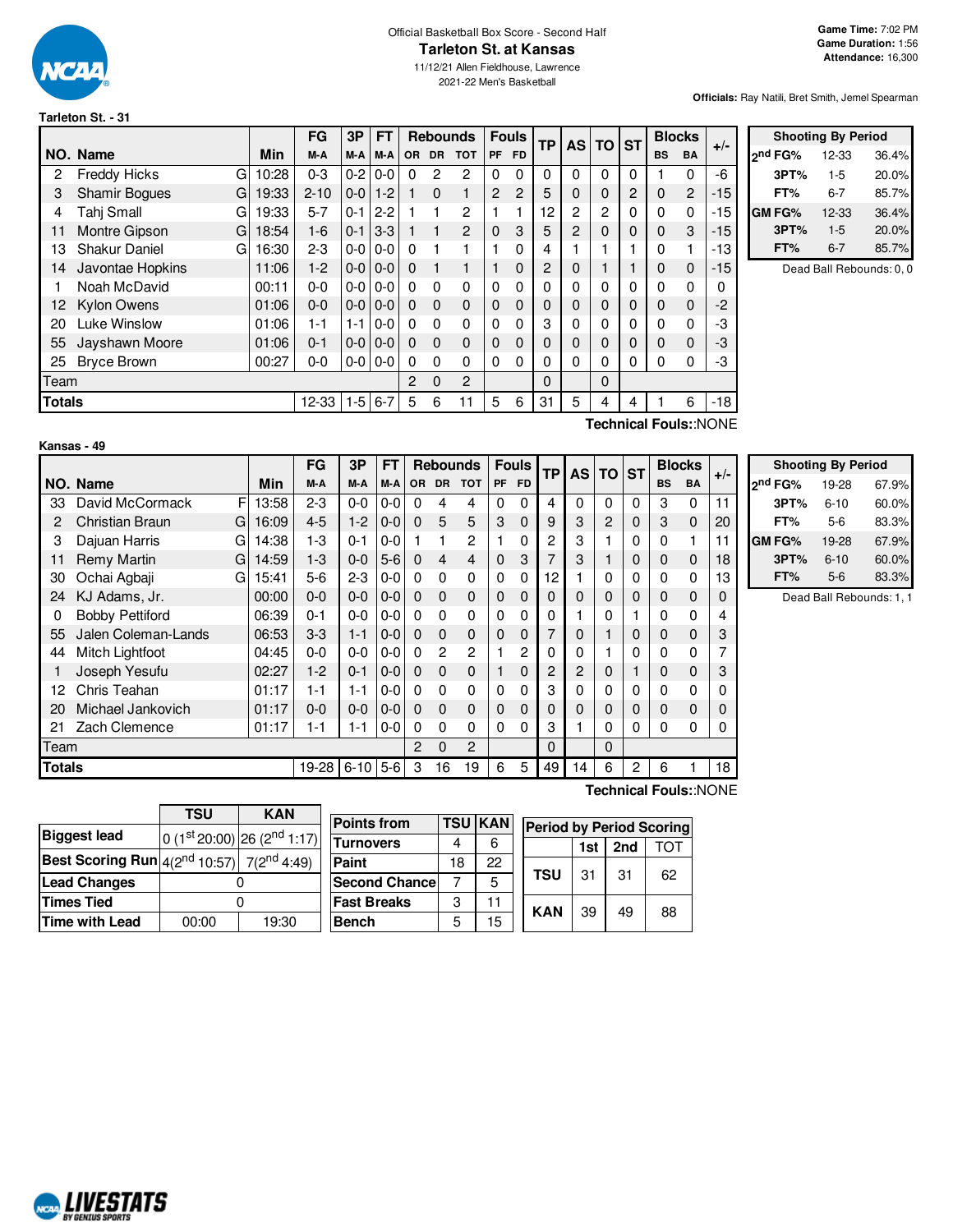

**Officials:** Ray Natili, Bret Smith, Jemel Spearman

{ Players => 0, 1, 2, 3, 5, 10, 11, 12, 13, 15, 20, 21, 24, 30, 31, 33, 44, 55; } FG Types => All; Results => All;

{ Players => All; } FG Types => All; Results => All;



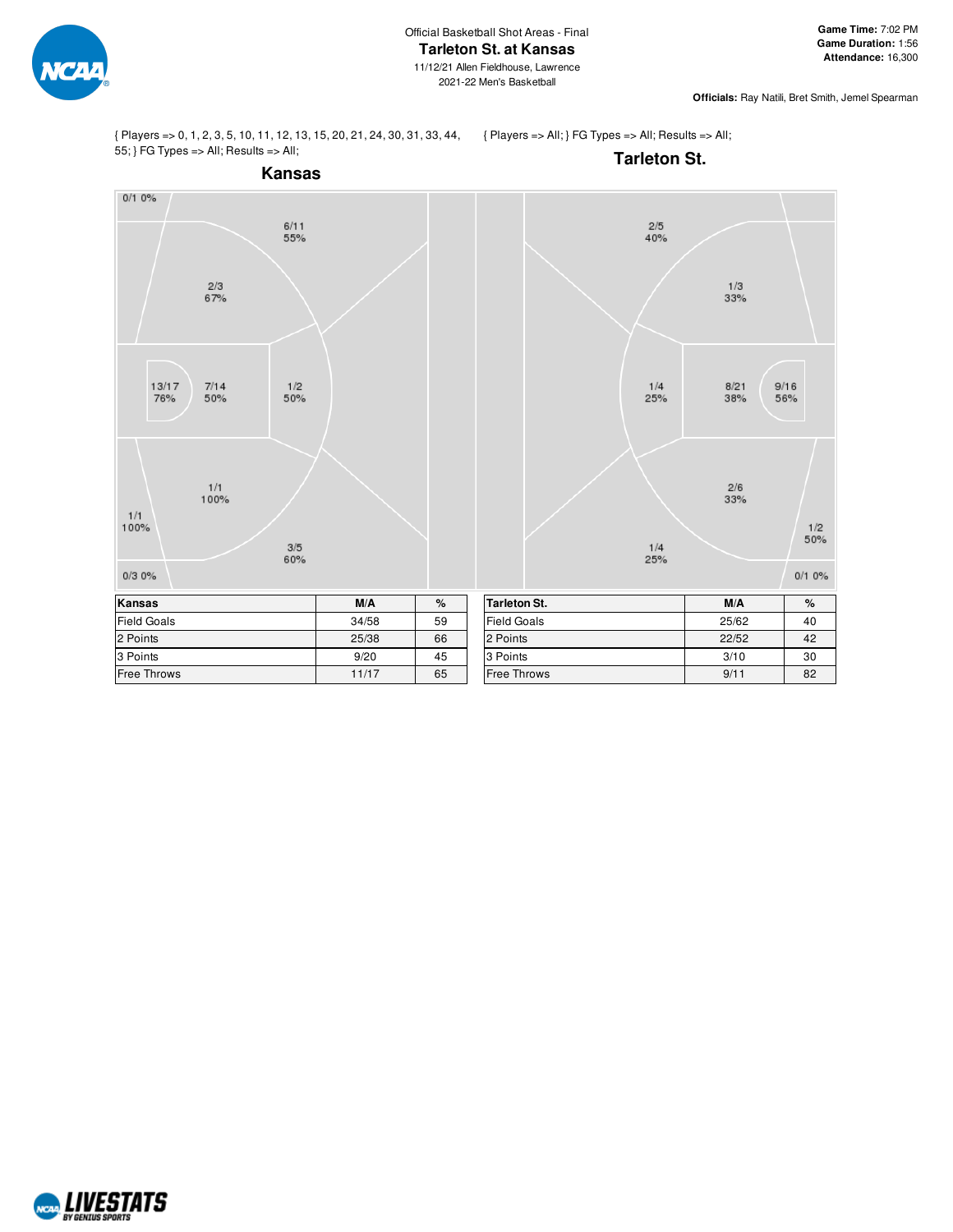

2021-22 Men's Basketball

**Officials:** Ray Natili, Bret Smith, Jemel Spearman

# **Tarleton St.**

| <b>No</b>      | Name                 |       | <b>Mins</b> |           | <b>Score</b> |       | <b>Points Diff</b> |      | Points per Min |          | <b>Assists</b> |          | <b>Rebounds</b> | <b>Steals</b> |     |    | <b>Turnovers</b> |
|----------------|----------------------|-------|-------------|-----------|--------------|-------|--------------------|------|----------------|----------|----------------|----------|-----------------|---------------|-----|----|------------------|
|                |                      | On    | Off         | On        | Off          | On    | Off                | On   | Off            | On       | Off            | On       | Off             | On            | Off | On | Off              |
|                | Noah McDavid         | 04:50 | 35:10       | $11 - 8$  | $51 - 80$    | 3     | $-29$              | 2.28 | 1.45           |          | 8              | 5.       | 20              |               | 8   |    | 8                |
| $\overline{2}$ | <b>Freddy Hicks</b>  | 16:15 | 23:45       | $18 - 26$ | $44 - 62$    | $-8$  | $-18$              | 1.11 | 1.85           | 3        | 6              | 9        | 16              | 6             | 3   |    | 8                |
| 3              | <b>Shamir Boques</b> | 39:33 | 00:27       | $62 - 85$ | $0 - 3$      | $-23$ | -3                 | .57  | 0.00           | 9        | 0              | 25       | $\Omega$        | 9             | 0   | 9  |                  |
| $\overline{4}$ | Tahj Small           | 39:33 | 00:27       | $62 - 85$ | $0 - 3$      | $-23$ | -3                 | .57  | 0.00           | 9        | $\Omega$       | 25       | $\Omega$        | 9             | 0   | 9  |                  |
| 11             | Montre Gipson        | 38:54 | 01:06       | $59 - 82$ | $3 - 6$      | $-23$ | -3                 | 1.52 | 2.73           | 8        |                | 24       |                 | 9             | 0   | 9  |                  |
| 12             | Kylon Owens          | 01:06 | 38:54       | $4 - 6$   | $58 - 82$    | $-2$  | $-24$              | 3.64 | 1.49           |          | 8              |          | 24              | $\Omega$      | 9   |    | 9                |
| 13             | <b>Shakur Daniel</b> | 34:18 | 05:42       | 49 - 73   | $13 - 15$    | $-24$ | $-2$               | 1.43 | 2.28           | 6        | 3              | 20       | 5               | 8             |     | 9  |                  |
| 14             | Javontae Hopkins     | 22:52 | 17:08       | $39 - 60$ | $23 - 28$    | $-21$ | $-5$               | 1.71 | 1.34           | 6        | 3              | 14       | 11              | 3             | 6   |    | 2                |
| 20             | Luke Winslow         | 01:06 | 38:54       | $3 - 6$   | $59 - 82$    | -3    | $-23$              | 2.73 | 1.52           |          | 8              |          | 24              | 0             | 9   |    | 9                |
| 25             | <b>Bryce Brown</b>   | 00:27 | 39:33       | $0 - 3$   | $62 - 85$    | -3    | $-23$              | 0.00 | 1.57           | $\Omega$ | 9              | $\Omega$ | 25              | $\Omega$      | 9   |    | 9                |
| 55             | Jayshawn Moore       | 01:06 | 38:54       | $3 - 6$   | $59 - 82$    | -3    | $-23$              | 2.73 | 1.52           |          | 8              |          | 24              |               | 9   |    | 9                |

#### **Kansas**

| No             | Name                   |       | <b>Mins</b> |           | <b>Score</b> |          | <b>Points Diff</b> | Points per Min |      |                | <b>Assists</b>           |          | <b>Rebounds</b> | <b>Steals</b>  |                |          | <b>Turnovers</b> |
|----------------|------------------------|-------|-------------|-----------|--------------|----------|--------------------|----------------|------|----------------|--------------------------|----------|-----------------|----------------|----------------|----------|------------------|
|                |                        | On    | Off         | On        | Off          | On       | Off                | On             | Off  | On             | Off                      | On       | Off             | <b>On</b>      | Off            | On       | <b>Off</b>       |
| $\mathbf 0$    | <b>Bobby Pettiford</b> | 16:52 | 23:08       | $35 - 30$ | $53 - 32$    | 5        | 21                 | 2.08           | 2.29 |                | 16                       | 15       | 26              | 3              | $\Omega$       | 6        |                  |
|                | Joseph Yesufu          | 07:34 | 32:26       | $22 - 21$ | $66 - 41$    |          | 25                 | 2.91           | 2.03 | $\overline{7}$ | 16                       | 2        | 39              | 3              | $\Omega$       | 2        | 11               |
| $\overline{c}$ | Christian Braun        | 30:49 | 09:11       | $66 - 42$ | $22 - 20$    | 24       | 2                  | 2.14           | 2.40 | 17             | 6                        | 34       | 7               | 2              |                | 9        | 4                |
| 3              | Dajuan Harris          | 25:29 | 14:31       | $48 - 35$ | $40 - 27$    | 13       | 13                 | 1.88           | 2.76 | 14             | 9                        | 29       | 12              | $\mathbf{0}$   | 3              | 8        | 5                |
| 11             | Remy Martin            | 29:52 | 10:08       | $65 - 37$ | $23 - 25$    | 28       | $-2$               | 2.18           | 2.27 | 16             | $\overline{\phantom{a}}$ | 36       | 5               | 0              | 3              | 10       | 3                |
| 12             | Chris Teahan           | 01:17 | 38:43       | $6 - 6$   | $82 - 56$    | $\Omega$ | 26                 | 4.68           | 2.12 | $\overline{2}$ | 21                       | $\Omega$ | 41              | $\Omega$       | 3              | $\Omega$ | 13               |
| 20             | Michael Jankovich      | 01:17 | 38:43       | $6 - 6$   | $82 - 56$    | $\Omega$ | 26                 | 4.68           | 2.12 | $\overline{c}$ | 21                       | 0        | 41              | $\Omega$       | 3              | $\Omega$ | 13               |
| 21             | Zach Clemence          | 01:17 | 38:43       | $6 - 6$   | $82 - 56$    | $\Omega$ | 26                 | 4.68           | 2.12 | $\overline{2}$ | 21                       | $\Omega$ | 41              | $\Omega$       | 3              | $\Omega$ | 13               |
| 24             | KJ Adams, Jr.          | 06:38 | 33:22       | $14 - 10$ | $74 - 52$    | 4        | 22                 | 2.11           | 2.22 |                | 22                       |          | 34              | 0              | 3              | 0        | 13               |
| 30             | Ochai Agbaji           | 34:37 | 05:23       | $75 - 49$ | $13 - 13$    | 26       | $\Omega$           | 2.17           | 2.41 | 19             | $\overline{4}$           | 37       | 4               | 3              | $\Omega$       | 12       |                  |
| 33             | David McCormack        | 23:17 | 16:43       | $45 - 33$ | $43 - 29$    | 12       | 14                 | 1.93           | 2.57 | 14             | 9                        | 26       | 15              | $\overline{c}$ |                | 9        | 4                |
| 44             | Mitch Lightfoot        | 08:48 | 31:12       | $23 - 13$ | $65 - 49$    | 10       | 16                 | 2.61           | 2.08 | 6              | 17                       | 8        | 33              |                | $\overline{2}$ | 4        | 9                |
| 55             | Jalen Coleman-Lands    | 12:13 | 27:47       | $29 - 22$ | $59 - 40$    |          | 19                 | 2.37           | 2.12 | 8              | 15                       | 11       | 30              |                | 2              | 5        | 8                |

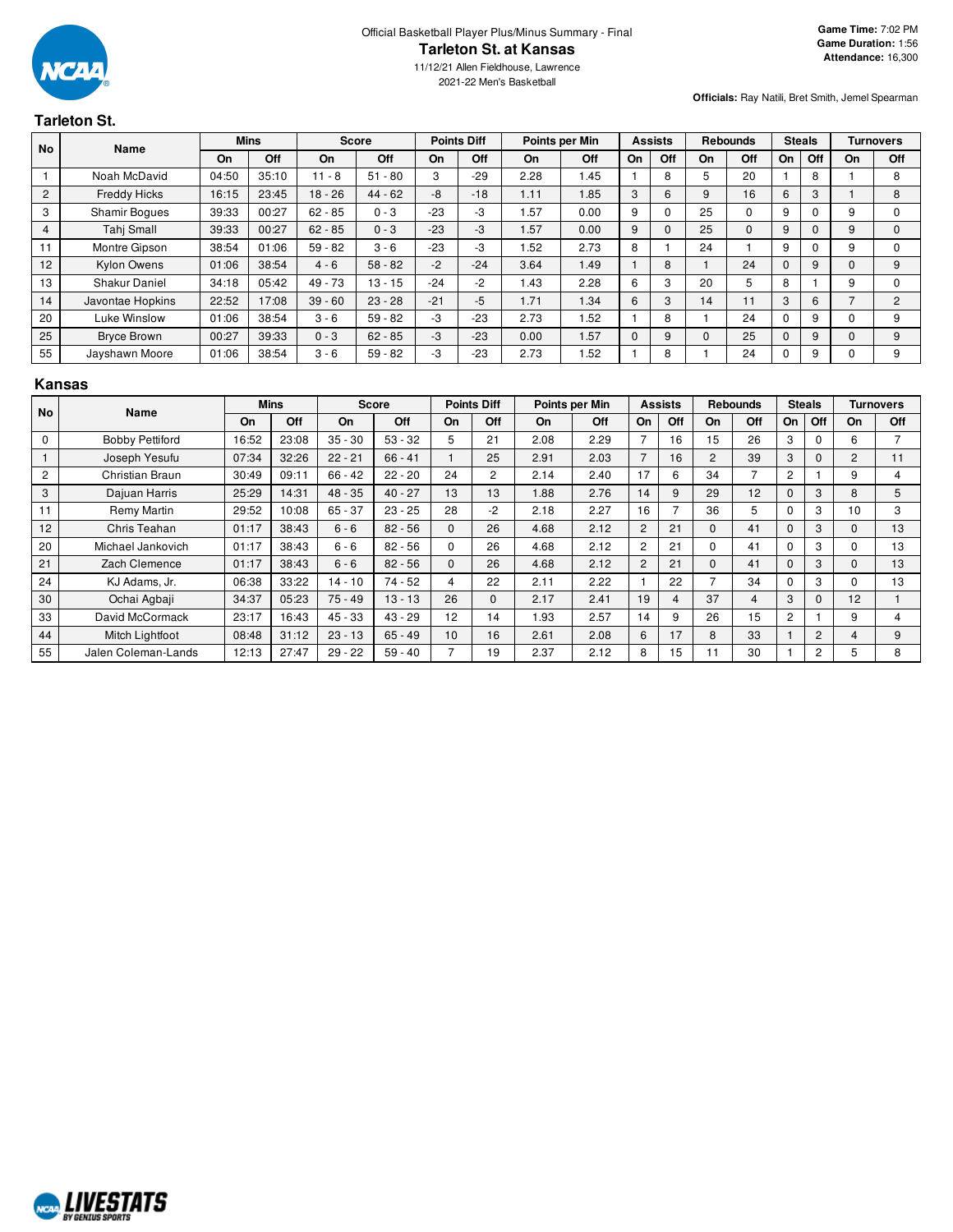

**Officials:** Ray Natili, Bret Smith, Jemel Spearman

# Players => AllFG Types=>AllResults=>All **Tarleton St.**





**Blow Up Chart**



| <b>Tarleton St.</b> | M/A   | $\%$ | Tarleton St.             | M/A        | $\%$ |
|---------------------|-------|------|--------------------------|------------|------|
| Field Goals         | 25/62 | 40   | Points in the Paint      | 34 (17/37) | 46   |
| 2 Points            | 22/52 | 42   | <b>Fast Break Points</b> | 5(3/4)     | 75   |
| 3 Points            | 3/10  | 30   | Second Chance Points     | 13(6/9)    | 67   |
| <b>Free Throws</b>  | 9/11  | 82   | Effective FG%            | 43         |      |

(N) Missed

N - Player Number

**O** Made

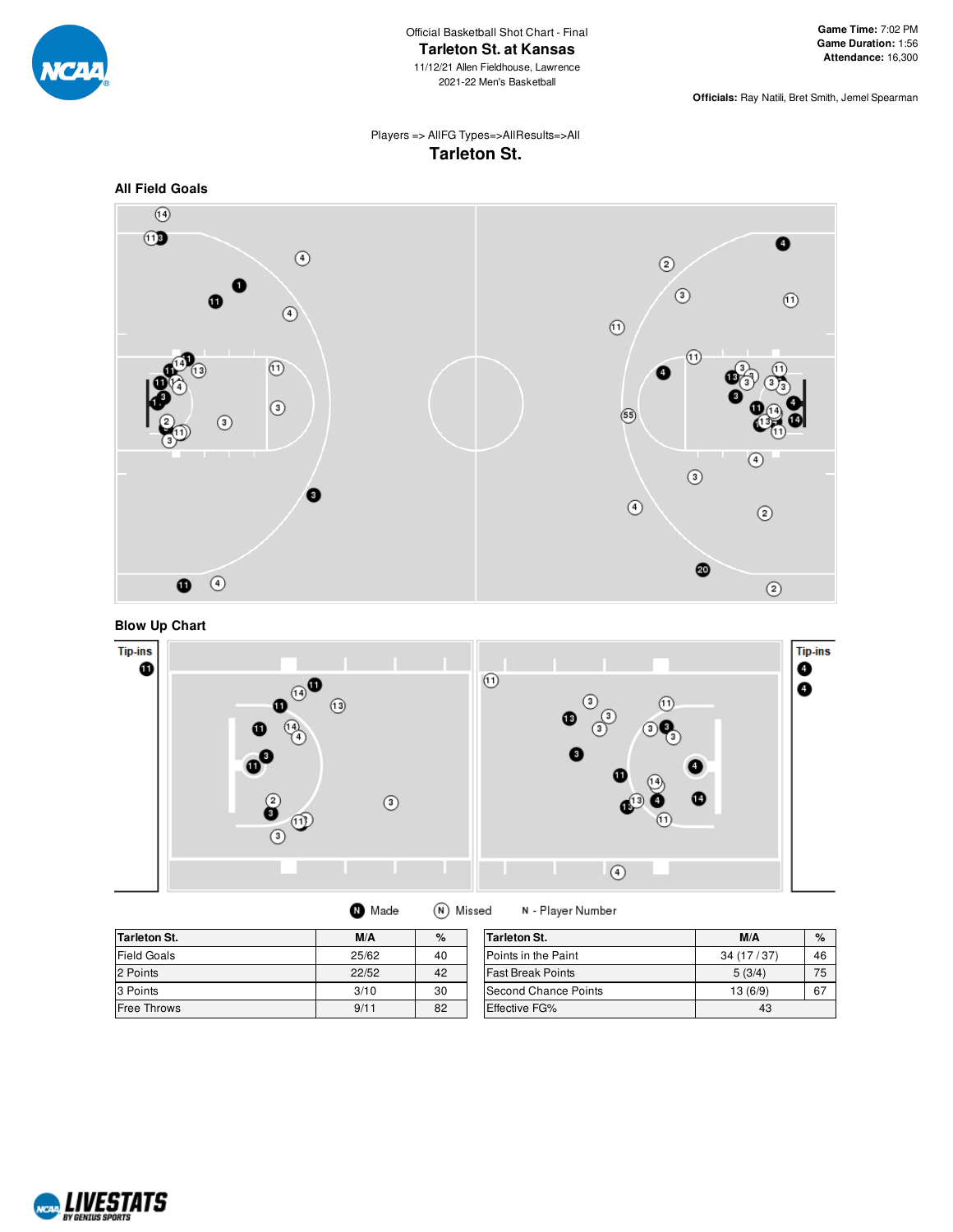

**Officials:** Ray Natili, Bret Smith, Jemel Spearman

#### Players => 0, 1, 2, 3, 5, 10, 11, 12, 13, 15, 20, 21, 24, 30, 31, 33, 44, 55FG Types=>AllResults=>All

**Kansas**





# **Blow Up Chart**



| Made | (N) Missed |  |
|------|------------|--|
|------|------------|--|

| Kansas             | M/A   | $\%$ | Kansas                   | M/A          | %   |
|--------------------|-------|------|--------------------------|--------------|-----|
| <b>Field Goals</b> | 34/58 | 59   | Points in the Paint      | 40 (20 / 31) | 65  |
| 2 Points           | 25/38 | 66   | <b>Fast Break Points</b> | 15 (9/9)     | 100 |
| 3 Points           | 9/20  | 45   | Second Chance Points     | 9(4/9)       | 44  |
| Free Throws        | 11/17 | 65   | Effective FG%            | 66           |     |

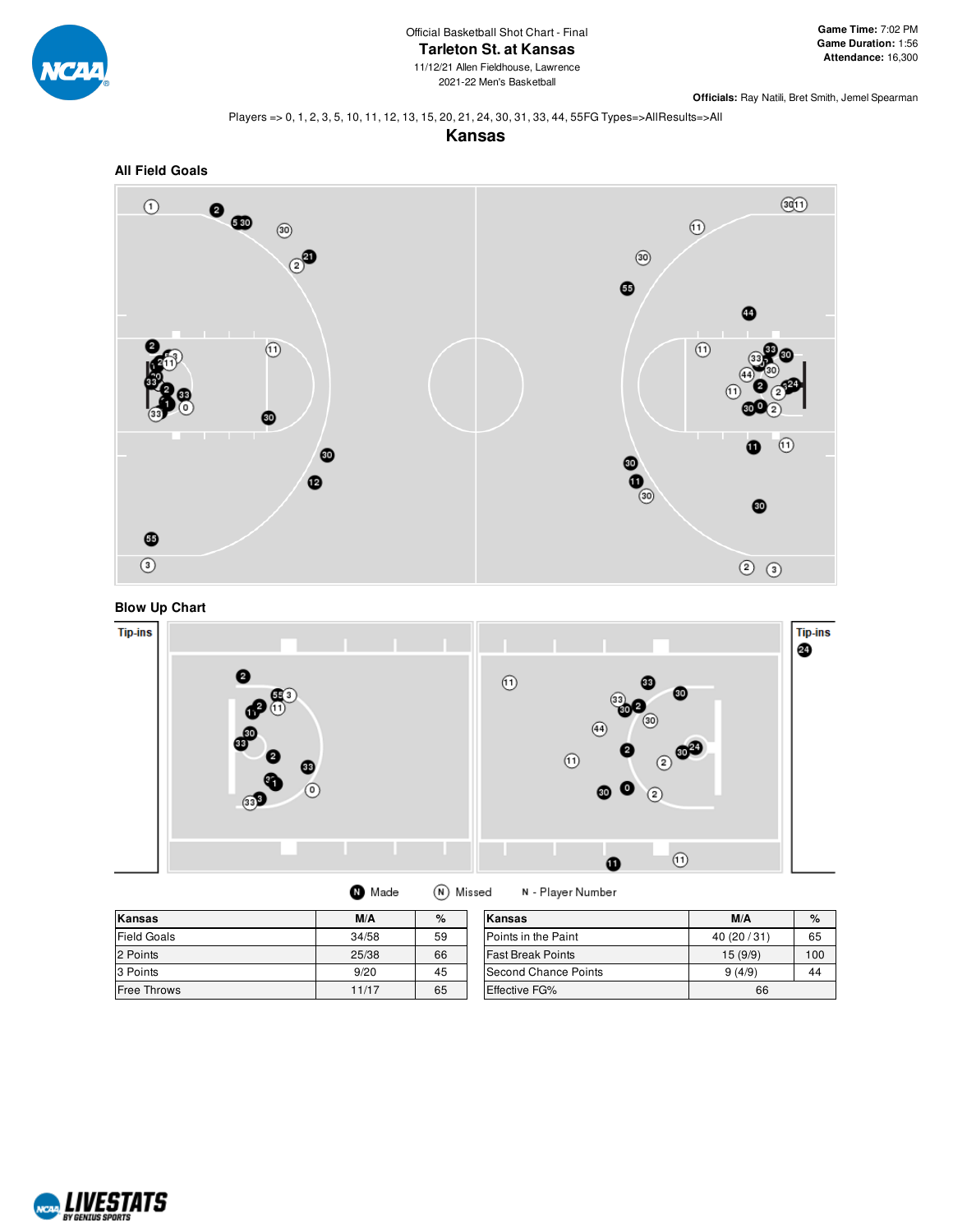

2021-22 Men's Basketball

**Officials:** Ray Natili, Bret Smith, Jemel Spearman

# **Tarleton St.**

| Lineup                                                            |                      |       |                |       | Quarter On Time On Quarter Off Time Off Time on Court Score Score Diff Reb Sti Tov Ass |           |                |                |              |                |          | <b>PPP</b> |
|-------------------------------------------------------------------|----------------------|-------|----------------|-------|----------------------------------------------------------------------------------------|-----------|----------------|----------------|--------------|----------------|----------|------------|
| 2- Hicks F/3- Boques S/4- Small T/11- Gipson M/13- Daniel S/      |                      | 20:00 |                | 14:13 | 05:47                                                                                  | $4 - 6$   | $-2$           | $\overline{2}$ | 4            |                |          | 0.5000     |
| 3- Boques S/4- Small T/11- Gipson M/13- Daniel S/14- Hopkins J/   |                      | 14:13 |                | 10:09 | 04:04                                                                                  | $8 - 15$  | $-7$           | $\overline{2}$ |              |                | 0        | 1.0152     |
| 1- McDavid N/3- Boques S/4- Small T/11- Gipson M/13- Daniel S/    |                      | 10:09 |                | 07:42 | 02:27                                                                                  | $4 - 4$   | $\Omega$       | 3              | $\mathbf 0$  |                | 0        | 1.0000     |
| 3- Boques S/4- Small T/11- Gipson M/13- Daniel S/14- Hopkins J/   |                      | 07:42 |                | 04:10 | 03:32                                                                                  | $6 - 4$   | $\overline{2}$ | 3              | $\mathbf 0$  | $\mathbf{2}$   |          | 1.3514     |
| - McDavid N/3- Bogues S/4- Small T/11- Gipson M/14- Hopkins J/    |                      | 04:10 |                | 03:49 | 00:21                                                                                  | $0 - 0$   | $\Omega$       | $\mathbf 0$    | $\mathbf 0$  | $\Omega$       | 0        | 0.0000     |
| 3- Boques S/4- Small T/11- Gipson M/13- Daniel S/14- Hopkins J/   |                      | 03:49 |                | 01:51 | 01:58                                                                                  | $2 - 6$   | $-4$           | $\overline{2}$ | 0            | 0              |          | 0.6667     |
| - McDavid N/3- Boques S/4- Small T/11- Gipson M/14- Hopkins J/    |                      | 01:51 | 2              | 20:00 | 01:51                                                                                  | $7 - 4$   | 3              | $\overline{2}$ | $\mathbf 0$  | $\mathbf{0}$   |          | 2.3333     |
| 2- Hicks F/3- Bogues S/4- Small T/11- Gipson M/13- Daniel S/      | $\mathbf{2}^{\circ}$ | 20:00 | $\overline{2}$ | 19:30 | 00:30                                                                                  | $1-0$     |                | $\Omega$       | $\mathbf{0}$ | $\Omega$       | $^{(1)}$ | 2.2727     |
| 2- Hicks F/3- Boques S/4- Small T/11- Gipson M/14- Hopkins J/     | $\overline{2}$       | 19:30 | 2              | 17:17 | 02:13                                                                                  | $3 - 5$   | $-2$           | $\overline{2}$ | 0            | $\Omega$       |          | 0.6757     |
| 2- Hicks F/3- Boques S/4- Small T/11- Gipson M/13- Daniel S/      | $\overline{2}$       | 17:17 | $\overline{2}$ | 09:59 | 07:18                                                                                  | $10 - 12$ | $-2$           | 5              | 2            | $\Omega$       |          | 1.0000     |
| 3- Bogues S/4- Small T/11- Gipson M/13- Daniel S/14- Hopkins J/   | $\overline{2}$       | 09:59 | 2              | 04:00 | 05:59                                                                                  | $9 - 16$  | $-7$           | $\overline{2}$ |              | $\overline{2}$ |          | 0.8364     |
| - McDavid N/3- Boques S/4- Small T/11- Gipson M/14- Hopkins J/    | $\overline{2}$       | 04:00 | $\overline{2}$ | 03:49 | 00:11                                                                                  | $0 - 0$   | $\Omega$       | $\mathbf 0$    |              | $\Omega$       | 0        | 0.0000     |
| 3- Bogues S/4- Small T/11- Gipson M/13- Daniel S/14- Hopkins J/   | $\mathbf{2}^{\circ}$ | 03:49 | 2              | 01:06 | 02:43                                                                                  | $4 - 10$  | -6             |                | $\mathbf{0}$ | 2              |          | 0.5714     |
| 3- Boques S/4- Small T/11- Gipson M/12- Owens K/13- Daniel S/     | $\overline{2}$       | 01:06 | $\overline{2}$ | 01:06 | 00:00                                                                                  | $1 - 0$   |                | $\Omega$       | $\Omega$     | $\Omega$       | 0        | 2.2727     |
| 3- Boques S/4- Small T/12- Owens K/20- Winslow L/55- Moore J/     | $\overline{2}$       | 01:06 | 2              | 00:26 | 00:39                                                                                  | $3-3$     | $\Omega$       |                | $\mathbf{0}$ | $\Omega$       |          | 3.0000     |
| 2- Hicks F/ 12- Owens K/ 20- Winslow L/ 25- Brown B/ 55- Moore J/ | $\overline{2}$       | 00:26 | $\overline{2}$ | 00:00 | 00:27                                                                                  | $0 - 3$   | -3             | 0              | $\mathbf{0}$ |                |          | 0.0000     |

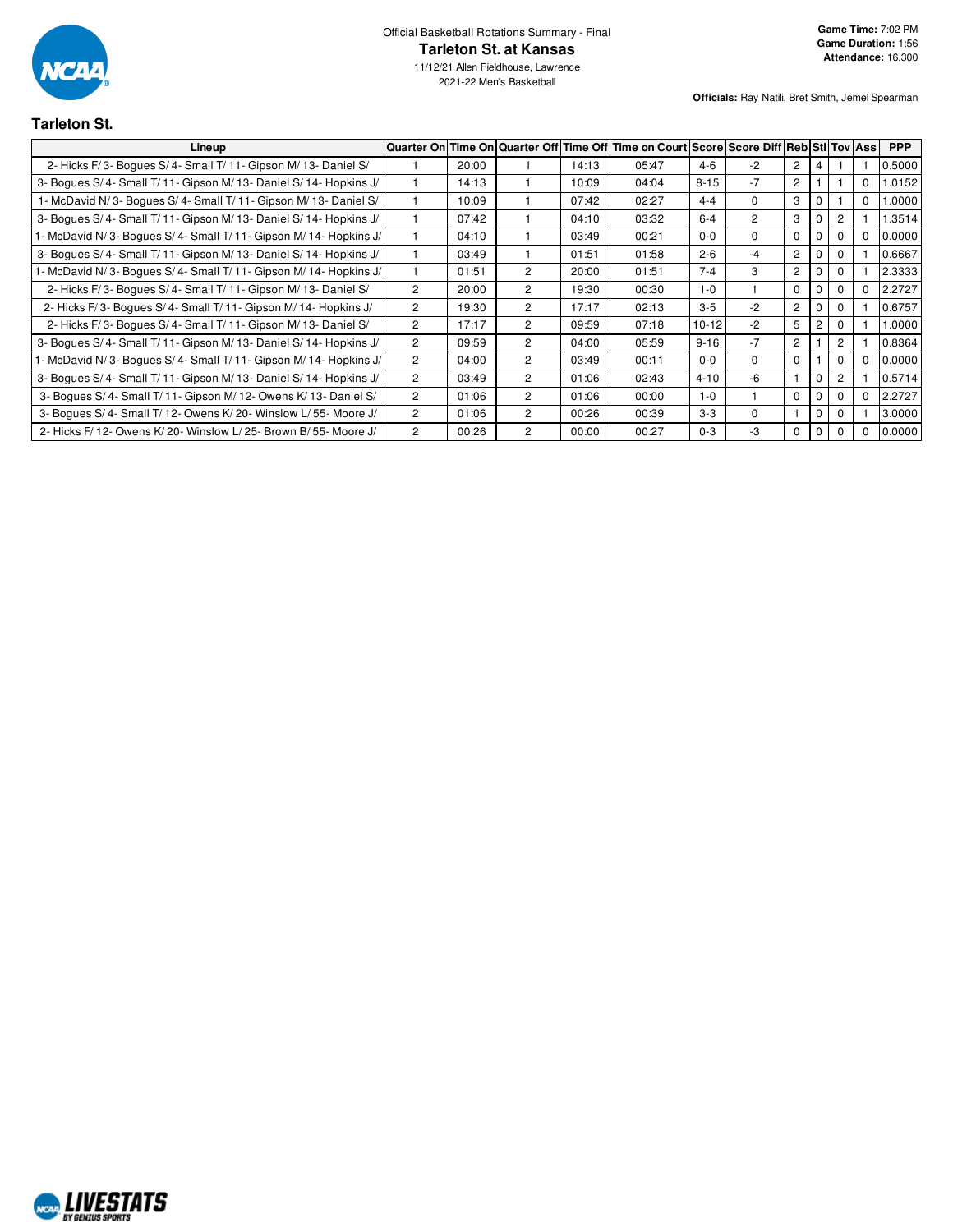

11/12/21 Allen Fieldhouse, Lawrence 2021-22 Men's Basketball

| Kansas                                                                                 |                      |            |                |             |                  |              |                      |                |                |                |                        |            |
|----------------------------------------------------------------------------------------|----------------------|------------|----------------|-------------|------------------|--------------|----------------------|----------------|----------------|----------------|------------------------|------------|
| Lineup                                                                                 | Quarter<br><b>On</b> | Time<br>On | Quarter<br>Off | Time<br>Off | Time on<br>Court | <b>Score</b> | Score<br><b>Diff</b> |                |                |                | <b>RebiStilToviAss</b> | <b>PPP</b> |
| 2- Braun C/3- Harris D/11- Martin R/30- Agbaji O/33- McCormack D/                      |                      | 20:00      | 1              | 13:02       | 06:58            | $10-6$       | 4                    | 11             | $\Omega$       |                | 4                      | 0.9690     |
| 0- Pettiford B/2- Braun C/11- Martin R/30- Agbaji O/33- McCormack D/                   |                      | 13:02      | 1              | 13:02       | 00:00            | $1 - 0$      | $\mathbf{1}$         | $\Omega$       | $\Omega$       | $\Omega$       | $\Omega$               | 2.2727     |
| 0- Pettiford B/11- Martin R/30- Agbaji O/33- McCormack D/55- Coleman-<br>Lands J/      |                      | 13:02      | 1              | 11:45       | 01:17            | $3-2$        |                      | $\overline{2}$ | $\Omega$       |                |                        | 1.5000     |
| 0- Pettiford B/ 1- Yesufu J/ 30- Agbaji O/ 44- Lightfoot M/ 55- Coleman-<br>Lands $J/$ |                      | 11:45      | 1              | 07:42       | 04:03            | $11 - 8$     | 3                    | $\overline{2}$ |                | $\overline{c}$ | 3                      | 1.3033     |
| 0- Pettiford B/ 1- Yesufu J/ 2- Braun C/ 3- Harris D/ 33- McCormack D/                 |                      | 07:42      | 1              | 06:38       | 01:04            | $0 - 5$      | $-5$                 | $\Omega$       | $\mathbf{0}$   | $\Omega$       | $\Omega$               | 0.0000     |
| 2- Braun C/3- Harris D/11- Martin R/24- Adams, Jr. K/30- Agbaii O/                     |                      | 06:38      | 1              | 03:49       | 02:49            | $4 - 1$      | 3                    | 3              | $\Omega$       | $\Omega$       | $\Omega$               | 1.3333     |
| 0- Pettiford B/2- Braun C/11- Martin R/24- Adams, Jr. K/30- Agbaji O/                  |                      | 03:49      | 2              | 20:00       | 03:49            | $10-9$       |                      | $\overline{4}$ | $\mathbf 0$    | 0              |                        | .5060      |
| 2- Braun C/3- Harris D/11- Martin R/30- Agbaji O/33- McCormack D/                      | $\overline{2}$       | 20:00      | $\overline{c}$ | 15:28       | 04:32            | $11 - 10$    | 1                    | 3              | 0              | $\Omega$       | 5                      | 1.5714     |
| 0- Pettiford B/2- Braun C/11- Martin R/30- Agbaji O/33- McCormack D/                   | $\overline{2}$       | 15:28      | $\overline{2}$ | 12:33       | 02:55            | $4 - 0$      | 4                    | $\overline{4}$ | $\Omega$       | $\overline{2}$ | $\Omega$               | 1.0000     |
| 0- Pettiford B/3- Harris D/30- Agbaji O/33- McCormack D/55- Coleman-<br>Lands $J/$     | $\overline{2}$       | 12:33      | $\overline{2}$ | 09:59       | 02:34            | $2 - 4$      | $-2$                 | 3              | $\Omega$       |                | $\mathbf 0$            | 0.6667     |
| 2- Braun C/3- Harris D/11- Martin R/44- Lightfoot M/55- Coleman-Lands<br>J/            | $\overline{2}$       | 09:59      | $\overline{2}$ | 06:57       | 03:02            | $7 - 2$      | 5                    | $\overline{4}$ | $\Omega$       |                | 2                      | 1.1905     |
| 2- Braun C/3- Harris D/11- Martin R/30- Agbaji O/44- Lightfoot M/                      | $\overline{2}$       | 06:57      | $\overline{2}$ | 05:14       | 01:43            | $5-3$        | $\overline{2}$       | $\overline{2}$ | $\mathbf 0$    |                |                        | 1.6667     |
| 2- Braun C/3- Harris D/11- Martin R/30- Agbaji O/33- McCormack D/                      | $\overline{2}$       | 05:14      | $\overline{c}$ | 02:27       | 02:47            | $9 - 4$      | 5                    | 3              | $\Omega$       |                | $\overline{2}$         | 1.6917     |
| 1- Yesufu J/2- Braun C/11- Martin R/30- Agbaji O/33- McCormack D/                      | $\overline{2}$       | 02:27      | $\overline{2}$ | 02:27       | 00:00            | $1 - 0$      | $\mathbf{1}$         | $\mathbf 0$    | $\Omega$       | 0              | $\Omega$               | 2.2727     |
| 0- Pettiford B/1- Yesufu J/2- Braun C/30- Agbaji O/33- McCormack D/                    | $\overline{2}$       | 02:27      | $\overline{2}$ | 01:17       | 01:10            | $4 - 2$      | $\overline{2}$       | $\Omega$       | $\overline{2}$ | $\Omega$       | $\overline{2}$         | 1.3333     |
| 1- Yesufu J/ 12- Teahan C/ 20- Jankovich M/ 21- Clemence Z/ 55-<br>Coleman-Lands J/    | $\overline{c}$       | 01:17      | 2              | 00:00       | 01:17            | $6 - 6$      | $\Omega$             | $\mathbf 0$    | $\Omega$       | $\Omega$       | 2                      | 3.0000     |

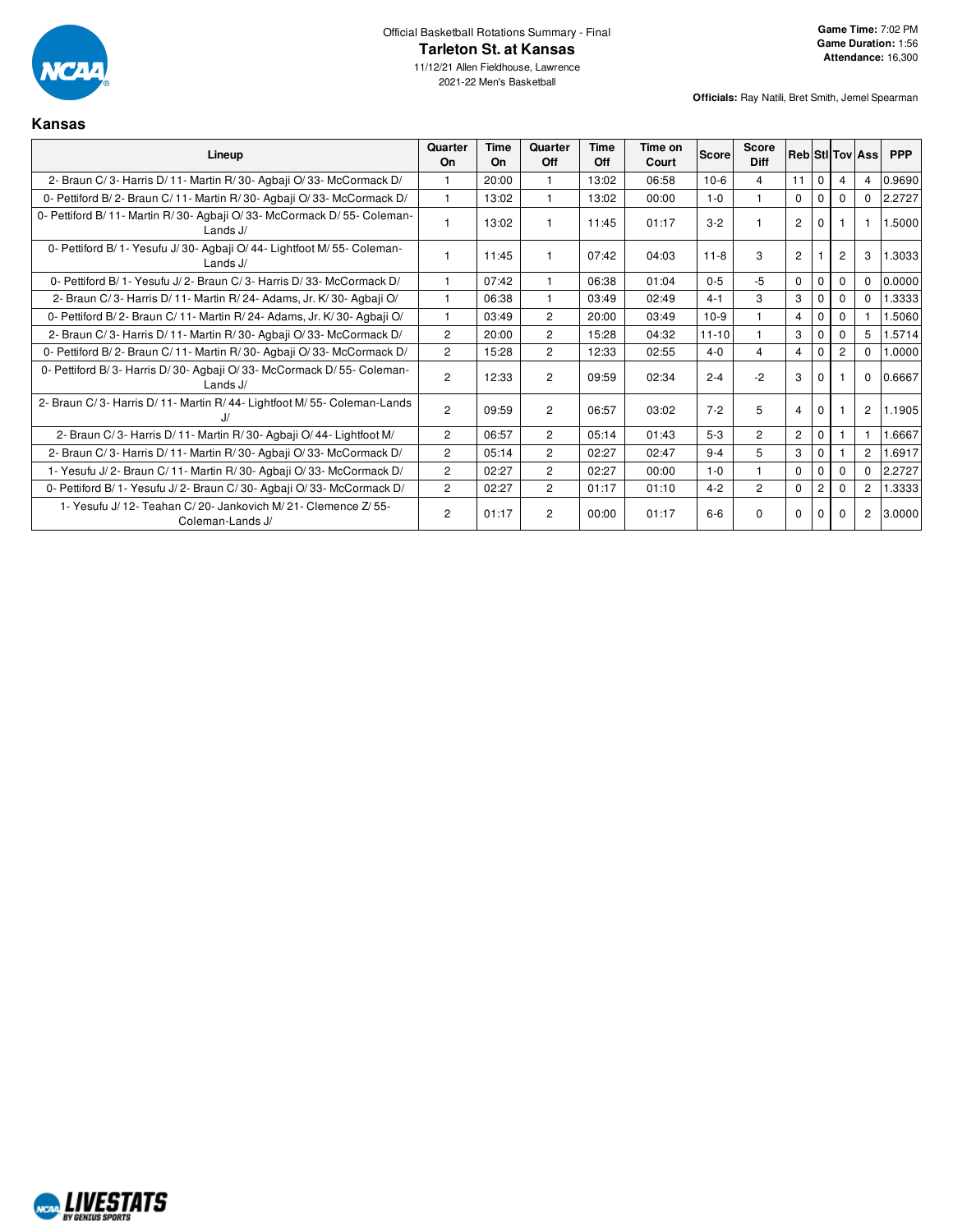

Official Basketball Line Up Analysis - Final **Tarleton St. at Kansas**

**Officials:** Ray Natili, Bret Smith, Jemel Spearman

# **Tarleton St.**

| Lineup                                                            | Time  | <b>Score</b> | <b>Score Diff</b> | <b>Pts/Min</b> | Reb            | Stl | Tov | Ass            | <b>PPP</b> |
|-------------------------------------------------------------------|-------|--------------|-------------------|----------------|----------------|-----|-----|----------------|------------|
| 3- Bogues S/4- Small T/11- Gipson M/13- Daniel S/14- Hopkins J/   | 18:16 | 29-51        | $-22$             | 1.5876         | 10             |     |     |                | 0.8767     |
| 2- Hicks F/3- Boques S/4- Small T/11- Gipson M/13- Daniel S/      | 13:35 | 15-18        | -3                | 1.1043         |                | 6   |     | $\overline{2}$ | 0.8134     |
| 1- McDavid N/3- Bogues S/4- Small T/11- Gipson M/13- Daniel S/    | 02:27 | $4 - 4$      |                   | 1.6327         | 3              |     |     |                | 1.0000     |
| 1- McDavid N/3- Boques S/4- Small T/11- Gipson M/14- Hopkins J/   | 02:23 | $7 - 4$      |                   | 2.9371         | $\overline{2}$ |     |     |                | 2.0349     |
| 2- Hicks F/3- Boques S/4- Small T/11- Gipson M/14- Hopkins J/     | 02:13 | $3-5$        | -2                | 1.3534         | $\overline{c}$ |     |     |                | 0.6757     |
| 3- Boques S/4- Small T/12- Owens K/20- Winslow L/55- Moore J/     | 00:39 | $3 - 3$      |                   | 4.6154         |                |     |     |                | 3.0000     |
| 2- Hicks F/ 12- Owens K/ 20- Winslow L/ 25- Brown B/ 55- Moore J/ | 00:27 | $0 - 3$      | -3                | 0.0000         | $\Omega$       |     |     |                | 0.0000     |
| 3- Boques S/4- Small T/11- Gipson M/12- Owens K/13- Daniel S/     | 00:00 | $1 - 0$      |                   | $\infty$       | 0              |     |     |                | 2.2727     |